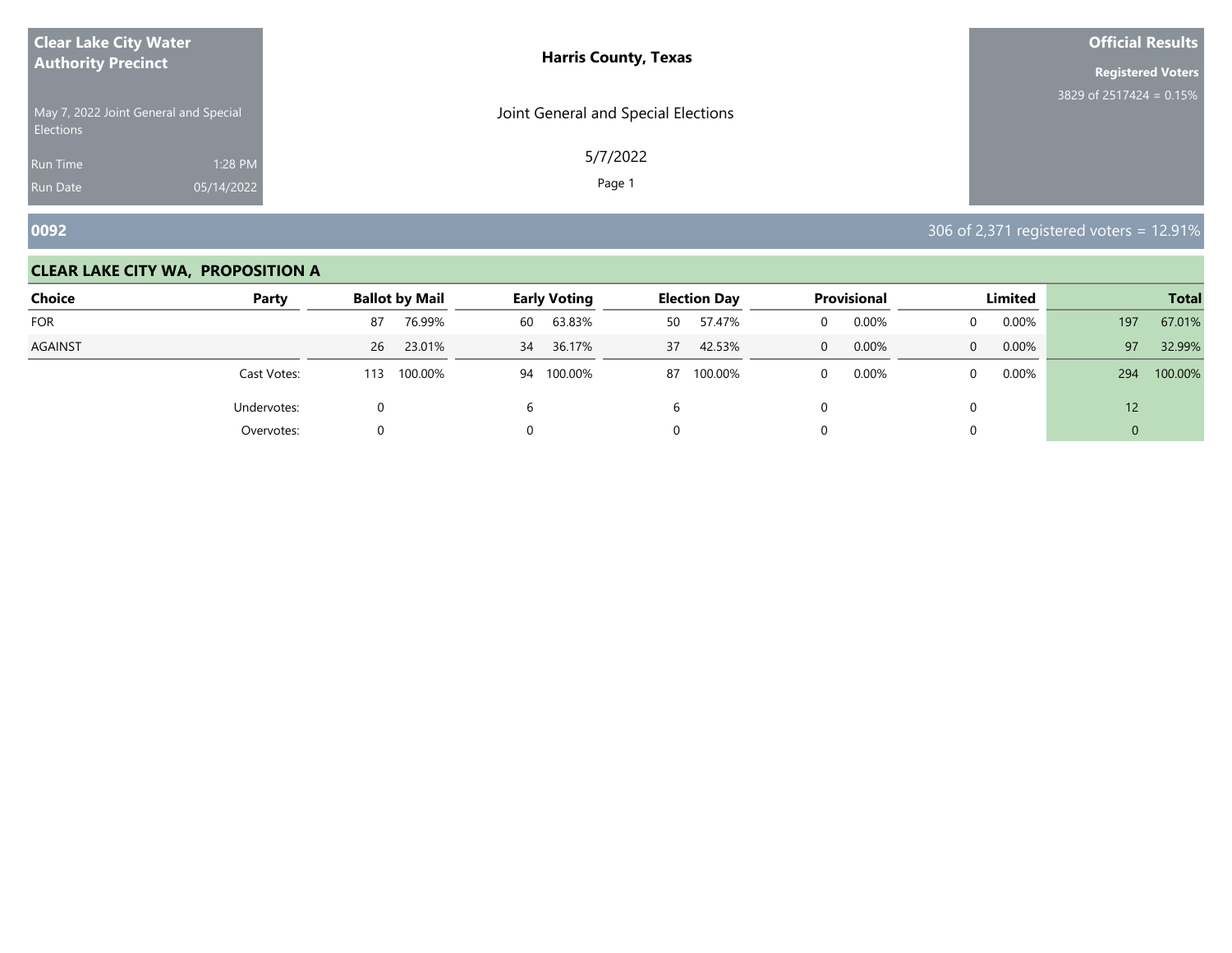| <b>Clear Lake City Water</b>                              | <b>Harris County, Texas</b>         | <b>Official Results</b>    |
|-----------------------------------------------------------|-------------------------------------|----------------------------|
| <b>Authority Precinct</b>                                 |                                     | <b>Registered Voters</b>   |
| May 7, 2022 Joint General and Special<br><b>Elections</b> | Joint General and Special Elections | 3829 of 2517424 = $0.15\%$ |
| 1:28 PM<br><b>Run Time</b>                                | 5/7/2022                            |                            |
| 05/14/2022<br><b>Run Date</b>                             | Page 2                              |                            |

**0174** 290 of 3,794 registered voters = 7.64%

| <b>Choice</b> | Party       | <b>Ballot by Mail</b> |    | <b>Early Voting</b> |     | <b>Election Day</b> |                | <b>Provisional</b> |              | <b>Limited</b> |     | <b>Total</b> |
|---------------|-------------|-----------------------|----|---------------------|-----|---------------------|----------------|--------------------|--------------|----------------|-----|--------------|
| <b>FOR</b>    |             | 74.19%<br>69          | 54 | 69.23%              | 87  | 77.68%              | 0              | 0.00%              | 0            | 0.00%          | 210 | 74.20%       |
| AGAINST       |             | 25.81%<br>24          | 24 | 30.77%              | 25  | 22.32%              | $\overline{0}$ | 0.00%              | $\mathbf{0}$ | 0.00%          | 73. | 25.80%       |
|               | Cast Votes: | 100.00%<br>93         | 78 | 100.00%             | 112 | 100.00%             | 0              | 0.00%              | $\Omega$     | 0.00%          | 283 | 100.00%      |
|               | Undervotes: | ↵                     | 0  |                     |     |                     |                |                    | 0            |                |     |              |
|               | Overvotes:  | 0                     | 0  |                     | U.  |                     |                |                    |              |                | 0   |              |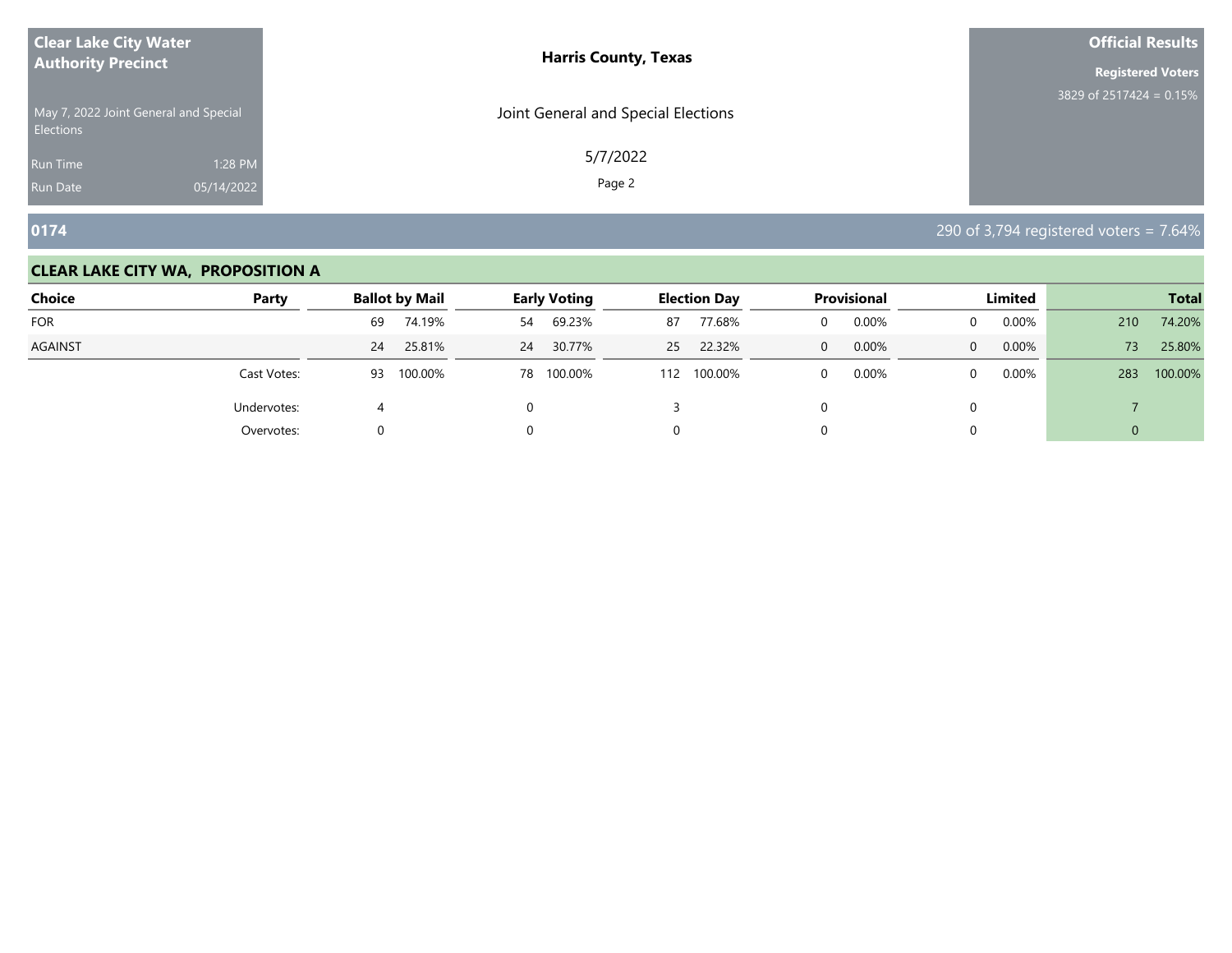| <b>Clear Lake City Water</b>                              | <b>Harris County, Texas</b>         | <b>Official Results</b>    |
|-----------------------------------------------------------|-------------------------------------|----------------------------|
| <b>Authority Precinct</b>                                 |                                     | <b>Registered Voters</b>   |
| May 7, 2022 Joint General and Special<br><b>Elections</b> | Joint General and Special Elections | 3829 of 2517424 = $0.15\%$ |
| 1:28 PM<br><b>Run Time</b>                                | 5/7/2022                            |                            |
| 05/14/2022<br><b>Run Date</b>                             | Page 3                              |                            |

**0290** 0290 **0290 0290 0290 0** of 1,219 registered voters = 0.00%

| <b>Choice</b>  | Party       |   | <b>Ballot by Mail</b> |          | <b>Early Voting</b> |                | <b>Election Day</b> |                | <b>Provisional</b> |             | Limited |                | <b>Total</b> |
|----------------|-------------|---|-----------------------|----------|---------------------|----------------|---------------------|----------------|--------------------|-------------|---------|----------------|--------------|
| <b>FOR</b>     |             | 0 | 0.00%                 | 0        | 0.00%               | 0              | 0.00%               | $\overline{0}$ | 0.00%              | 0           | 0.00%   | $\overline{0}$ | 0.00%        |
| <b>AGAINST</b> |             | 0 | 0.00%                 | $\Omega$ | 0.00%               | $\overline{0}$ | 0.00%               | $\overline{0}$ | 0.00%              | $\mathbf 0$ | 0.00%   | $\overline{0}$ | 0.00%        |
|                | Cast Votes: | 0 | 0.00%                 | $\Omega$ | 0.00%               | 0              | 0.00%               | $\mathbf{0}$   | 0.00%              | 0           | 0.00%   | $\overline{0}$ | 0.00%        |
|                | Undervotes: |   |                       | 0        |                     |                |                     |                |                    |             |         | 0              |              |
|                | Overvotes:  | 0 |                       |          |                     |                |                     |                |                    |             |         |                |              |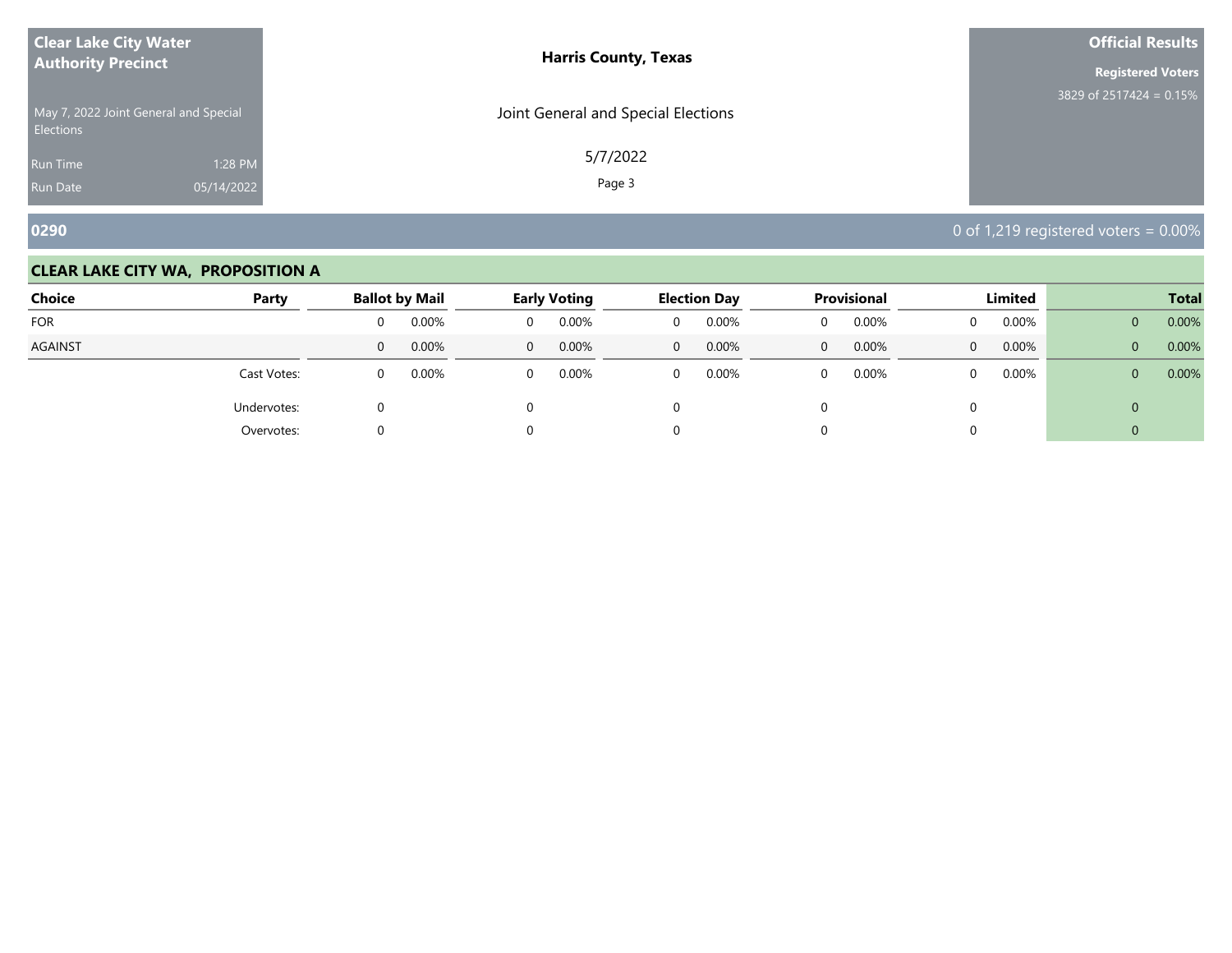| <b>Clear Lake City Water</b>                              | <b>Harris County, Texas</b>         | <b>Official Results</b>    |
|-----------------------------------------------------------|-------------------------------------|----------------------------|
| <b>Authority Precinct</b>                                 |                                     | <b>Registered Voters</b>   |
| May 7, 2022 Joint General and Special<br><b>Elections</b> | Joint General and Special Elections | 3829 of 2517424 = $0.15\%$ |
| 1:28 PM<br><b>Run Time</b>                                | 5/7/2022                            |                            |
| 05/14/2022<br><b>Run Date</b>                             | Page 4                              |                            |

**0306** 284 of 1,934 registered voters = 14.68%

| <b>Choice</b>  | Party       | <b>Ballot by Mail</b> |     | <b>Early Voting</b> |                 | <b>Election Day</b> |          | <b>Provisional</b> |              | Limited  |     | <b>Total</b> |
|----------------|-------------|-----------------------|-----|---------------------|-----------------|---------------------|----------|--------------------|--------------|----------|-----|--------------|
| FOR            |             | 78.38%<br>58          | 100 | 74.07%              | 38              | 54.29%              |          | 0.00%              | $\Omega$     | 0.00%    | 196 | 70.25%       |
| <b>AGAINST</b> |             | 21.62%<br>16          | 35  | 25.93%              | 32 <sup>2</sup> | 45.71%              | $\Omega$ | 0.00%              | $\mathbf{0}$ | 0.00%    | 83  | 29.75%       |
|                | Cast Votes: | 100.00%<br>74         | 135 | 100.00%             |                 | 70 100.00%          |          | 0.00%              | $\Omega$     | $0.00\%$ | 279 | 100.00%      |
|                | Undervotes: |                       |     |                     |                 |                     |          |                    |              |          |     |              |
|                | Overvotes:  |                       |     |                     |                 |                     |          |                    |              |          | U   |              |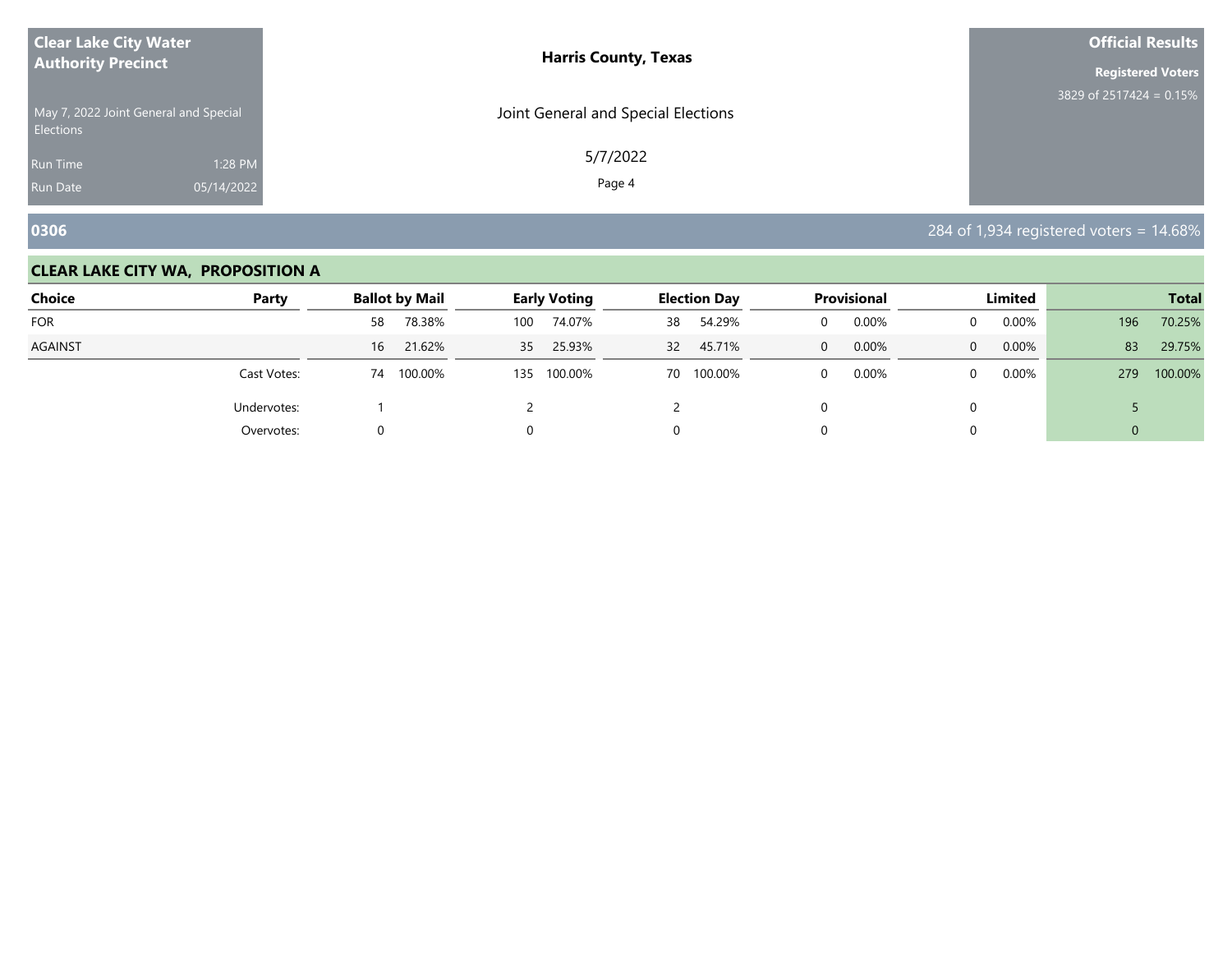| <b>Clear Lake City Water</b>                              | <b>Harris County, Texas</b>         | <b>Official Results</b>    |
|-----------------------------------------------------------|-------------------------------------|----------------------------|
| <b>Authority Precinct</b>                                 |                                     | <b>Registered Voters</b>   |
| May 7, 2022 Joint General and Special<br><b>Elections</b> | Joint General and Special Elections | 3829 of 2517424 = $0.15\%$ |
| 1:28 PM<br><b>Run Time</b>                                | 5/7/2022                            |                            |
| 05/14/2022<br><b>Run Date</b>                             | Page 5                              |                            |

**0352** 56 of 5,178 registered voters = 1.08%

| <b>Choice</b>  | Party       | <b>Ballot by Mail</b> | <b>Early Voting</b> | <b>Election Day</b> | Provisional           | Limited               | <b>Total</b>               |
|----------------|-------------|-----------------------|---------------------|---------------------|-----------------------|-----------------------|----------------------------|
| <b>FOR</b>     |             | 65.00%<br>13          | 61.11%<br>11        | 50.00%              | 0.00%                 | 0.00%<br>$\Omega$     | 59.62%<br>31               |
| <b>AGAINST</b> |             | 35.00%                | 38.89%              | 50.00%              | 0.00%<br>$\mathbf{0}$ | 0.00%<br>$\mathbf{0}$ | 40.38%<br>21               |
|                | Cast Votes: | 100.00%<br>20         | 18 100.00%          | 14 100.00%          | 0.00%                 | 0.00%<br>$\Omega$     | 100.00%<br>52 <sup>2</sup> |
|                | Undervotes: |                       |                     |                     |                       |                       | 4                          |
|                | Overvotes:  |                       |                     |                     |                       |                       | 0                          |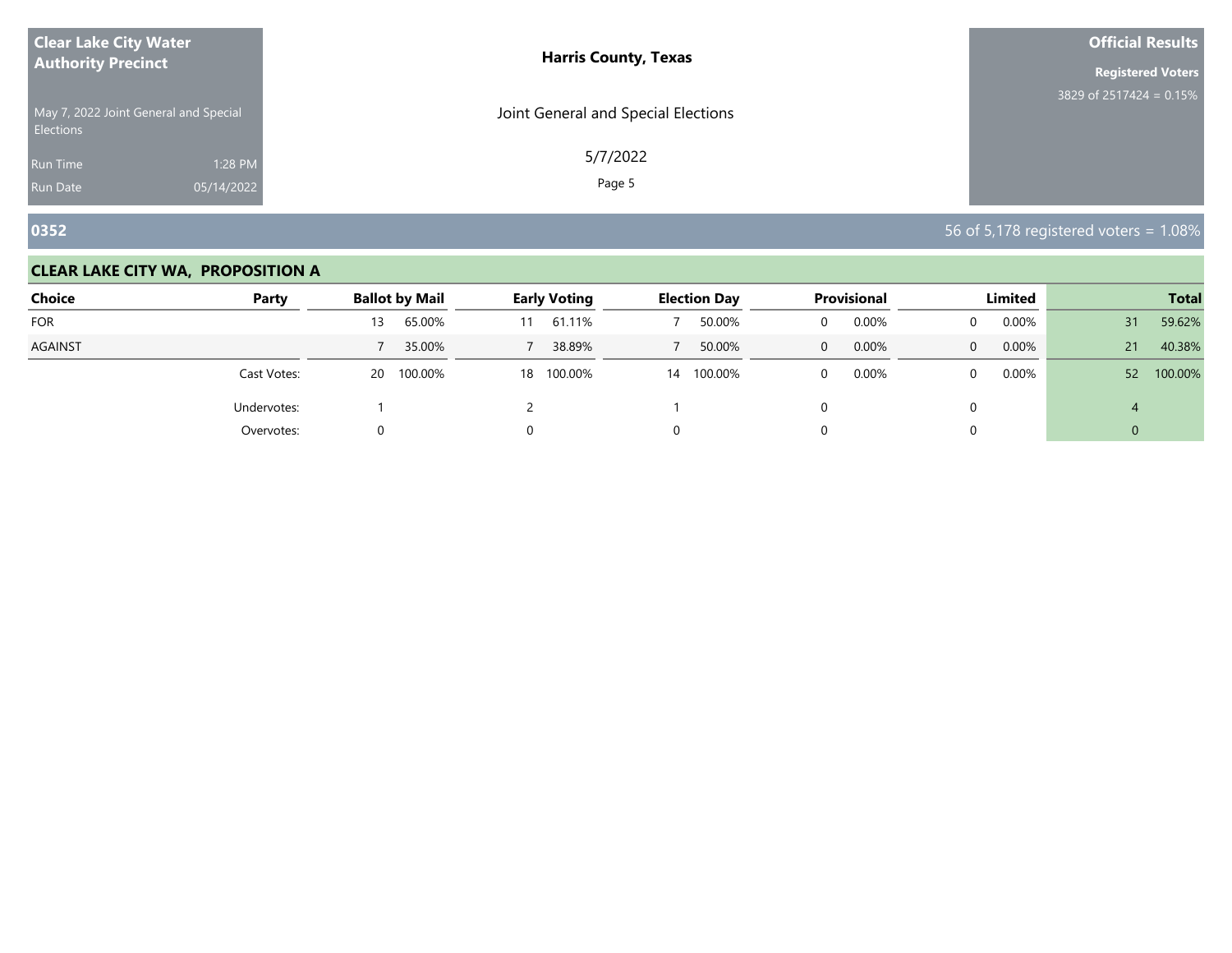| <b>Clear Lake City Water</b>                              | <b>Harris County, Texas</b>         | <b>Official Results</b>    |
|-----------------------------------------------------------|-------------------------------------|----------------------------|
| <b>Authority Precinct</b>                                 |                                     | <b>Registered Voters</b>   |
| May 7, 2022 Joint General and Special<br><b>Elections</b> | Joint General and Special Elections | 3829 of 2517424 = $0.15\%$ |
| 1:28 PM<br><b>Run Time</b>                                | 5/7/2022                            |                            |
| 05/14/2022<br><b>Run Date</b>                             | Page 6                              |                            |

**0391** 168 of 1,545 registered voters = 10.87%

| <b>Choice</b> | Party       | <b>Ballot by Mail</b>     | <b>Early Voting</b> | <b>Election Day</b> | <b>Provisional</b>         | Limited                  | <b>Total</b>   |
|---------------|-------------|---------------------------|---------------------|---------------------|----------------------------|--------------------------|----------------|
| <b>FOR</b>    |             | 75.81%<br>47              | 68.49%<br>50        | 72.41%<br>21        | 0.00%<br>$\mathbf{0}$      | 0.00%                    | 71.95%<br>118  |
| AGAINST       |             | 24.19%<br>15 <sup>1</sup> | 23 31.51%           | 27.59%<br>8         | $0.00\%$<br>$\overline{0}$ | $0.00\%$<br>$\mathbf{0}$ | 28.05%<br>46   |
|               | Cast Votes: | 100.00%<br>62             | 73 100.00%          | 29 100.00%          | 0.00%<br>$\Omega$          | $0.00\%$<br>0            | 100.00%<br>164 |
|               | Undervotes: | O                         |                     |                     | $\Omega$                   | $\Omega$                 |                |
|               | Overvotes:  |                           | 0                   | 0                   |                            |                          |                |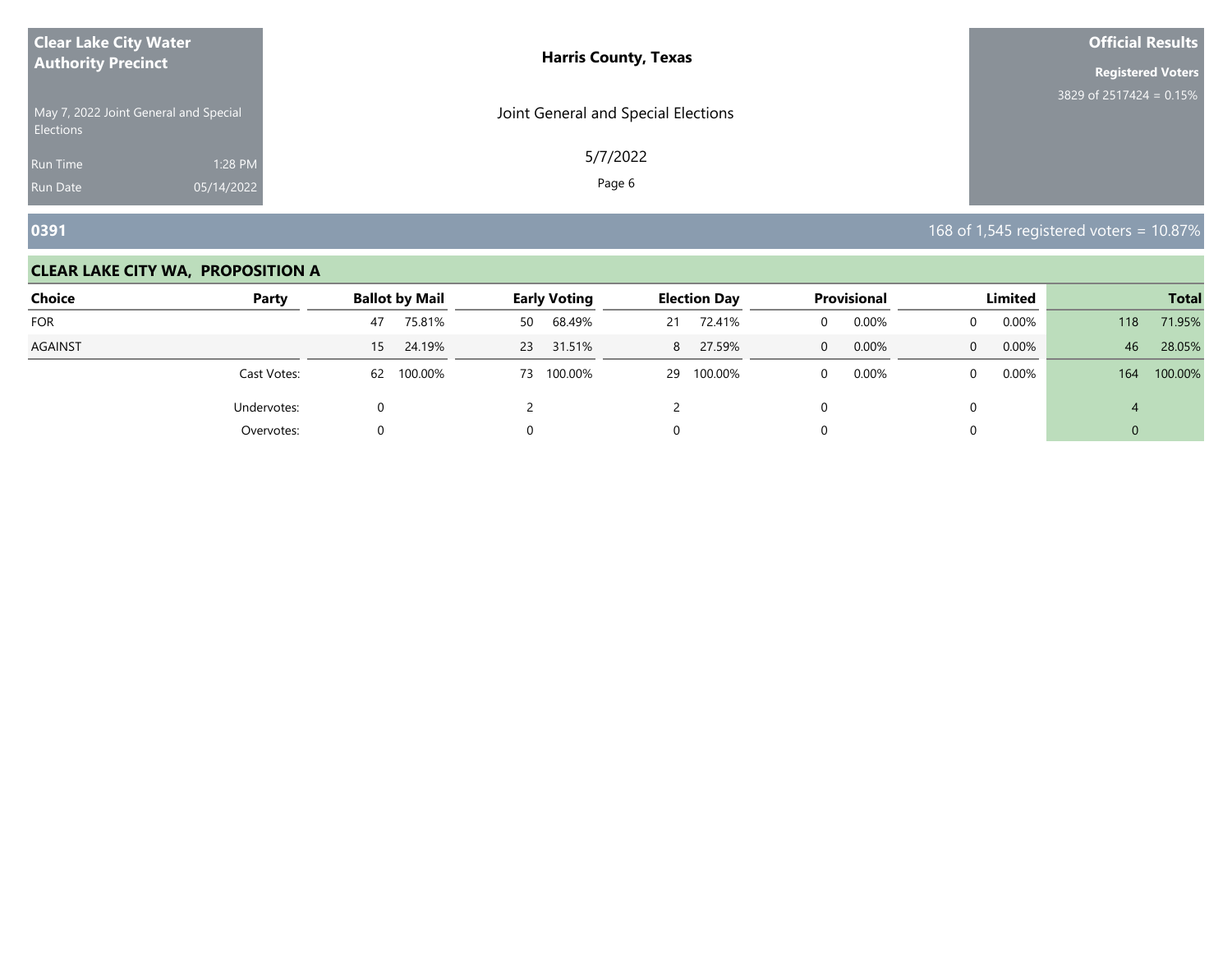| <b>Clear Lake City Water</b>                              | <b>Harris County, Texas</b>         | <b>Official Results</b>    |
|-----------------------------------------------------------|-------------------------------------|----------------------------|
| <b>Authority Precinct</b>                                 |                                     | <b>Registered Voters</b>   |
| May 7, 2022 Joint General and Special<br><b>Elections</b> | Joint General and Special Elections | 3829 of 2517424 = $0.15\%$ |
| 1:28 PM<br><b>Run Time</b>                                | 5/7/2022                            |                            |
| 05/14/2022<br><b>Run Date</b>                             | Page 7                              |                            |

**0415** 97 of 2,216 registered voters = 4.38%

| <b>Choice</b>  | Party       | <b>Ballot by Mail</b> | <b>Early Voting</b> | <b>Election Day</b> | Provisional | Limited               | <b>Total</b>              |  |
|----------------|-------------|-----------------------|---------------------|---------------------|-------------|-----------------------|---------------------------|--|
| <b>FOR</b>     |             | 61.76%<br>21          | 44.00%<br>11        | 62.50%<br>20        | 0.00%       | 0.00%<br>$\Omega$     | 57.14%<br>52 <sup>°</sup> |  |
| <b>AGAINST</b> |             | 38.24%<br>13          | 56.00%<br>14        | 37.50%<br>12        | 0.00%<br>0  | 0.00%<br>$\mathbf{0}$ | 42.86%<br>39              |  |
|                | Cast Votes: | 100.00%<br>34         | 25 100.00%          | 32 100.00%          | 0.00%       | 0.00%<br>$\Omega$     | 100.00%<br>91             |  |
|                | Undervotes: |                       |                     |                     |             |                       | b                         |  |
|                | Overvotes:  | 0                     |                     |                     |             |                       | 0                         |  |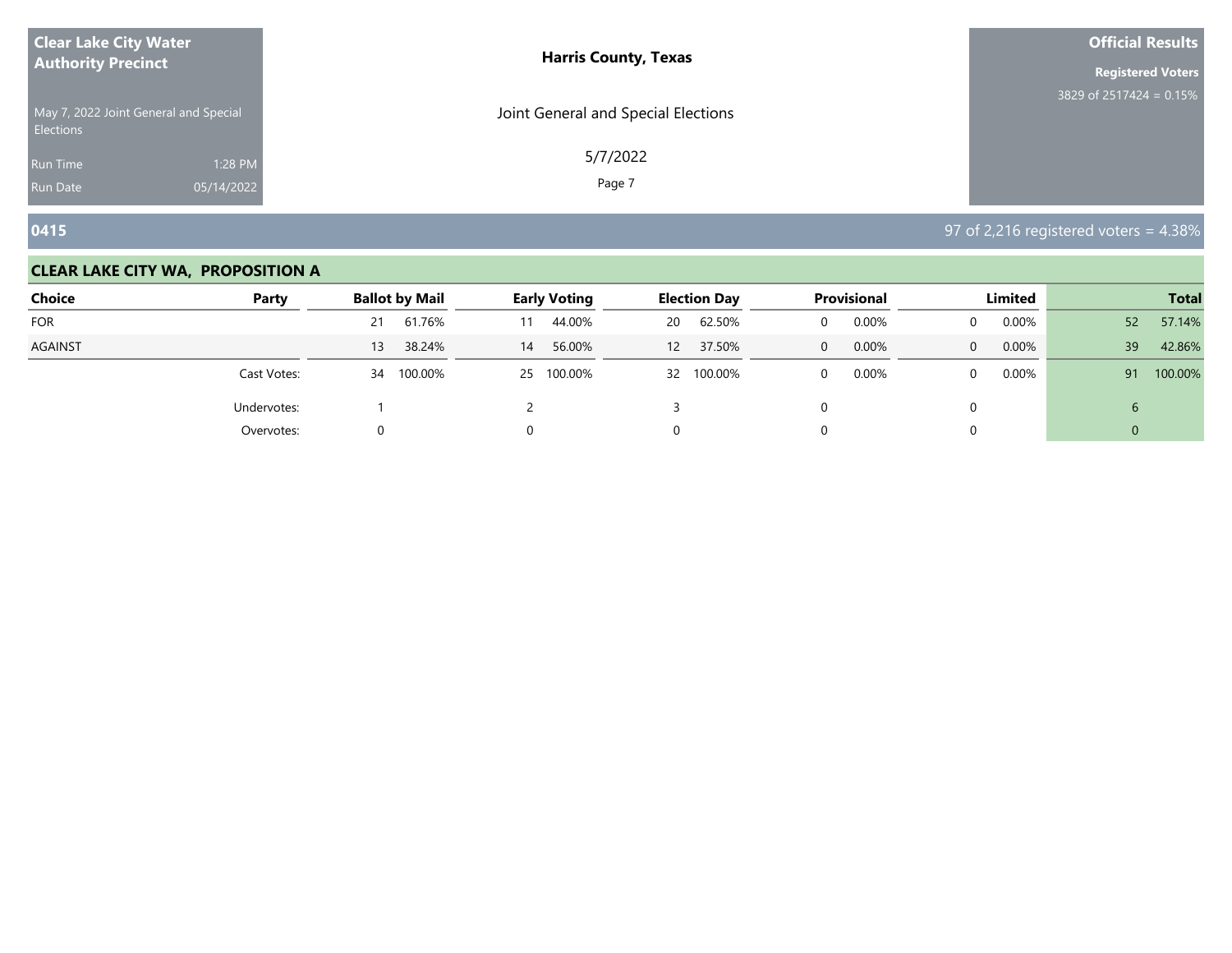| <b>Clear Lake City Water</b>                              | <b>Harris County, Texas</b>         | <b>Official Results</b>    |
|-----------------------------------------------------------|-------------------------------------|----------------------------|
| <b>Authority Precinct</b>                                 |                                     | <b>Registered Voters</b>   |
| May 7, 2022 Joint General and Special<br><b>Elections</b> | Joint General and Special Elections | 3829 of 2517424 = $0.15\%$ |
| 1:28 PM<br><b>Run Time</b>                                | 5/7/2022                            |                            |
| 05/14/2022<br><b>Run Date</b>                             | Page 8                              |                            |

**0473** 228 of 1,836 registered voters = 12.42%

| Choice     | Party       | <b>Ballot by Mail</b> | <b>Early Voting</b> | <b>Election Day</b> | Provisional           | Limited              | <b>Total</b>   |
|------------|-------------|-----------------------|---------------------|---------------------|-----------------------|----------------------|----------------|
| <b>FOR</b> |             | 73.33%<br>55          | 67.09%<br>53        | 74.24%<br>49        | 0.00%                 | $0.00\%$             | 71.36%<br>157  |
| AGAINST    |             | 26.67%<br>20          | 26 32.91%           | 25.76%<br>17        | 0.00%<br>$\mathbf{0}$ | $0.00\%$<br>$\Omega$ | 63<br>28.64%   |
|            | Cast Votes: | 100.00%<br>75         | 79 100.00%          | 100.00%<br>66       | 0.00%<br>0            | $0.00\%$             | 100.00%<br>220 |
|            | Undervotes: |                       |                     |                     |                       |                      | 8              |
|            | Overvotes:  | 0                     |                     |                     |                       |                      | $\overline{0}$ |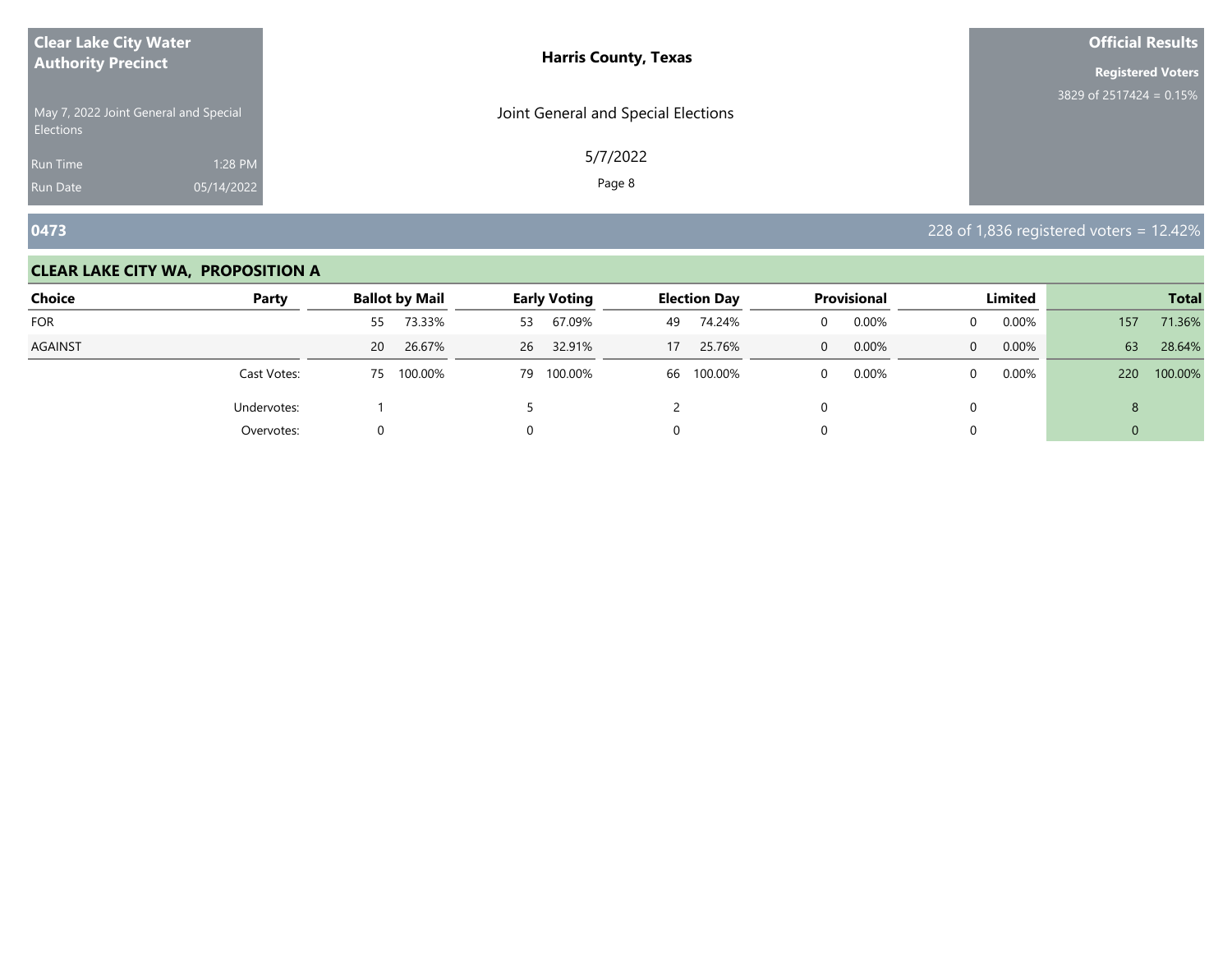| <b>Clear Lake City Water</b>                              | <b>Harris County, Texas</b>         | <b>Official Results</b>    |
|-----------------------------------------------------------|-------------------------------------|----------------------------|
| <b>Authority Precinct</b>                                 |                                     | <b>Registered Voters</b>   |
| May 7, 2022 Joint General and Special<br><b>Elections</b> | Joint General and Special Elections | 3829 of 2517424 = $0.15\%$ |
| 1:28 PM<br><b>Run Time</b>                                | 5/7/2022                            |                            |
| 05/14/2022<br><b>Run Date</b>                             | Page 9                              |                            |

**0568** 354 of 3,717 registered voters = 9.52%

| <b>Choice</b><br>Party |             | <b>Ballot by Mail</b> | <b>Early Voting</b> | <b>Election Day</b> | <b>Provisional</b> | Limited               | <b>Total</b>    |  |
|------------------------|-------------|-----------------------|---------------------|---------------------|--------------------|-----------------------|-----------------|--|
| <b>FOR</b>             |             | 68.67%<br>57          | 68.64%<br>81        | 66.20%<br>94        | 100.00%            | 0.00%<br>$\Omega$     | 67.73%<br>233   |  |
| <b>AGAINST</b>         |             | 31.33%<br>26          | 31.36%<br>37        | 33.80%<br>48        | 0.00%<br>$\Omega$  | 0.00%<br>$\mathbf{0}$ | 32.27%<br>111   |  |
|                        | Cast Votes: | 100.00%<br>83         | 100.00%<br>118      | 100.00%<br>142      | 100.00%            | $0.00\%$<br>$\Omega$  | 100.00%<br>344  |  |
|                        | Undervotes: |                       |                     |                     |                    |                       | 10 <sup>1</sup> |  |
|                        | Overvotes:  |                       |                     |                     |                    |                       | U               |  |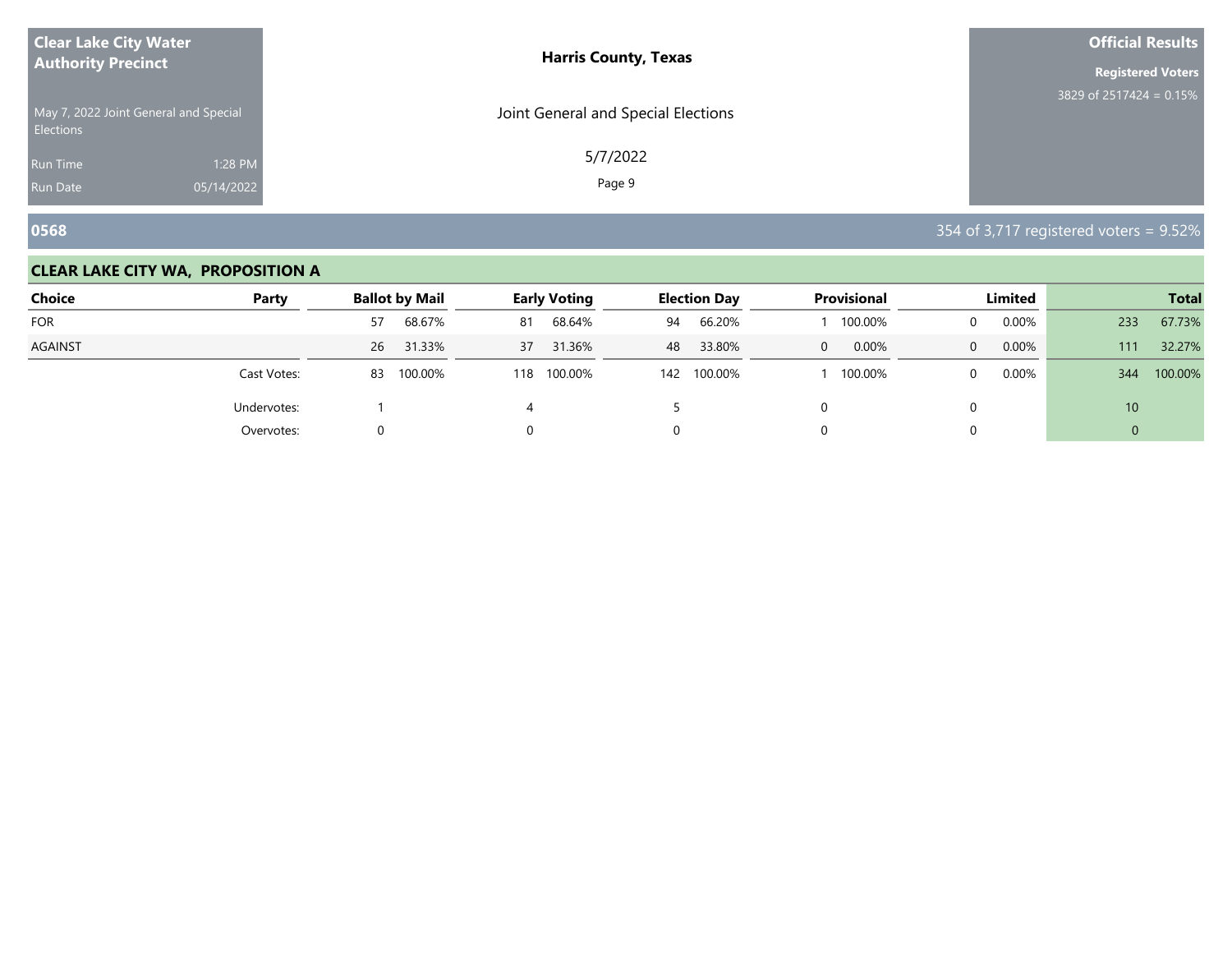| <b>Clear Lake City Water</b>                              | <b>Harris County, Texas</b>         | <b>Official Results</b>    |
|-----------------------------------------------------------|-------------------------------------|----------------------------|
| <b>Authority Precinct</b>                                 |                                     | <b>Registered Voters</b>   |
| May 7, 2022 Joint General and Special<br><b>Elections</b> | Joint General and Special Elections | 3829 of 2517424 = $0.15\%$ |
| 1:28 PM<br>Run Time                                       | 5/7/2022                            |                            |
| 05/14/2022<br><b>Run Date</b>                             | Page 10                             |                            |

**0662** 88 of 2,174 registered voters = 4.05%

| <b>Choice</b><br>Party |             | <b>Ballot by Mail</b> | <b>Early Voting</b> | <b>Election Day</b> | Provisional             | Limited       | <b>Total</b>  |  |
|------------------------|-------------|-----------------------|---------------------|---------------------|-------------------------|---------------|---------------|--|
| <b>FOR</b>             |             | 60.00%<br>12          | 70.00%<br>21        | 29.41%<br>10        | 0.00%<br>0              | 0.00%<br>0    | 51.19%<br>43  |  |
| <b>AGAINST</b>         |             | 40.00%<br>8           | 30.00%<br>9         | 70.59%<br>24        | 0.00%<br>$\overline{0}$ | 0.00%<br>0    | 48.81%<br>41  |  |
|                        | Cast Votes: | 100.00%<br><b>20</b>  | 30 100.00%          | 34 100.00%          | 0.00%<br>$\Omega$       | $0.00\%$<br>0 | 100.00%<br>84 |  |
|                        | Undervotes: | 0                     |                     |                     | U                       | 0             | 4             |  |
|                        | Overvotes:  | 0                     |                     | 0                   |                         | 0             | υ             |  |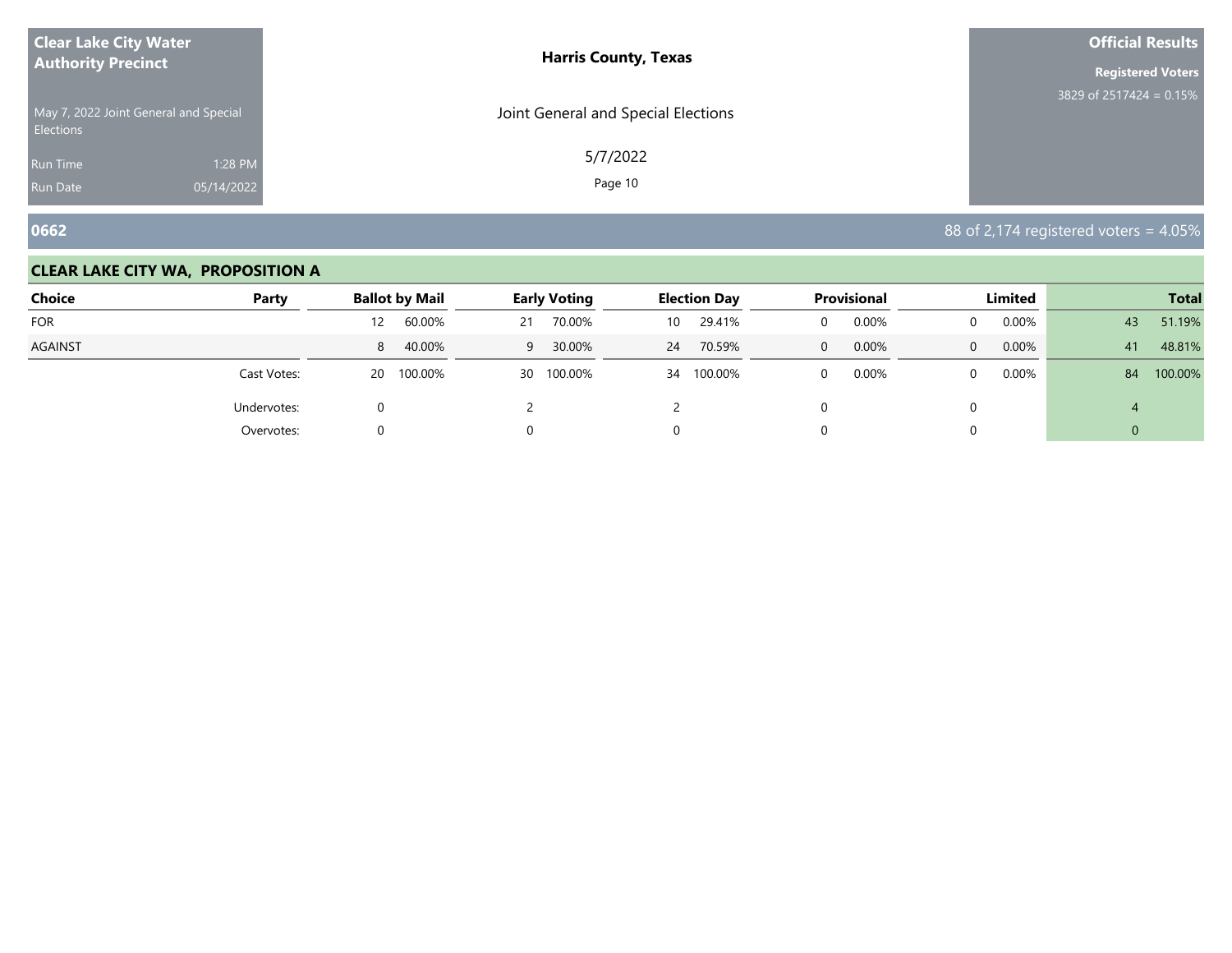| <b>Clear Lake City Water</b>                              | <b>Harris County, Texas</b>         | <b>Official Results</b>    |
|-----------------------------------------------------------|-------------------------------------|----------------------------|
| <b>Authority Precinct</b>                                 |                                     | <b>Registered Voters</b>   |
| May 7, 2022 Joint General and Special<br><b>Elections</b> | Joint General and Special Elections | 3829 of 2517424 = $0.15\%$ |
| 1:28 PM<br>Run Time                                       | 5/7/2022                            |                            |
| 05/14/2022<br><b>Run Date</b>                             | Page 11                             |                            |

**0699** 219 of 2,450 registered voters = 8.94%

| <b>Choice</b><br>Party |             | <b>Ballot by Mail</b> |    | <b>Early Voting</b> |    | <b>Election Day</b> |          | <b>Provisional</b> |          | Limited  |     | <b>Total</b> |  |
|------------------------|-------------|-----------------------|----|---------------------|----|---------------------|----------|--------------------|----------|----------|-----|--------------|--|
| <b>FOR</b>             |             | 63.64%<br>28          | 52 | 57.78%              | 56 | 70.00%              | $\Omega$ | 0.00%              | 0        | 0.00%    | 136 | 63.55%       |  |
| AGAINST                |             | 36.36%<br>16          | 38 | 42.22%              | 24 | 30.00%              | $\Omega$ | 0.00%              | $\Omega$ | 0.00%    | 78  | 36.45%       |  |
|                        | Cast Votes: | 100.00%<br>44         |    | 90 100.00%          | 80 | 100.00%             | $\Omega$ | 0.00%              | $\Omega$ | $0.00\%$ | 214 | 100.00%      |  |
|                        | Undervotes: | 0                     |    |                     |    |                     |          |                    |          |          |     |              |  |
|                        | Overvotes:  | 0                     | 0  |                     | U  |                     |          |                    |          |          | 0   |              |  |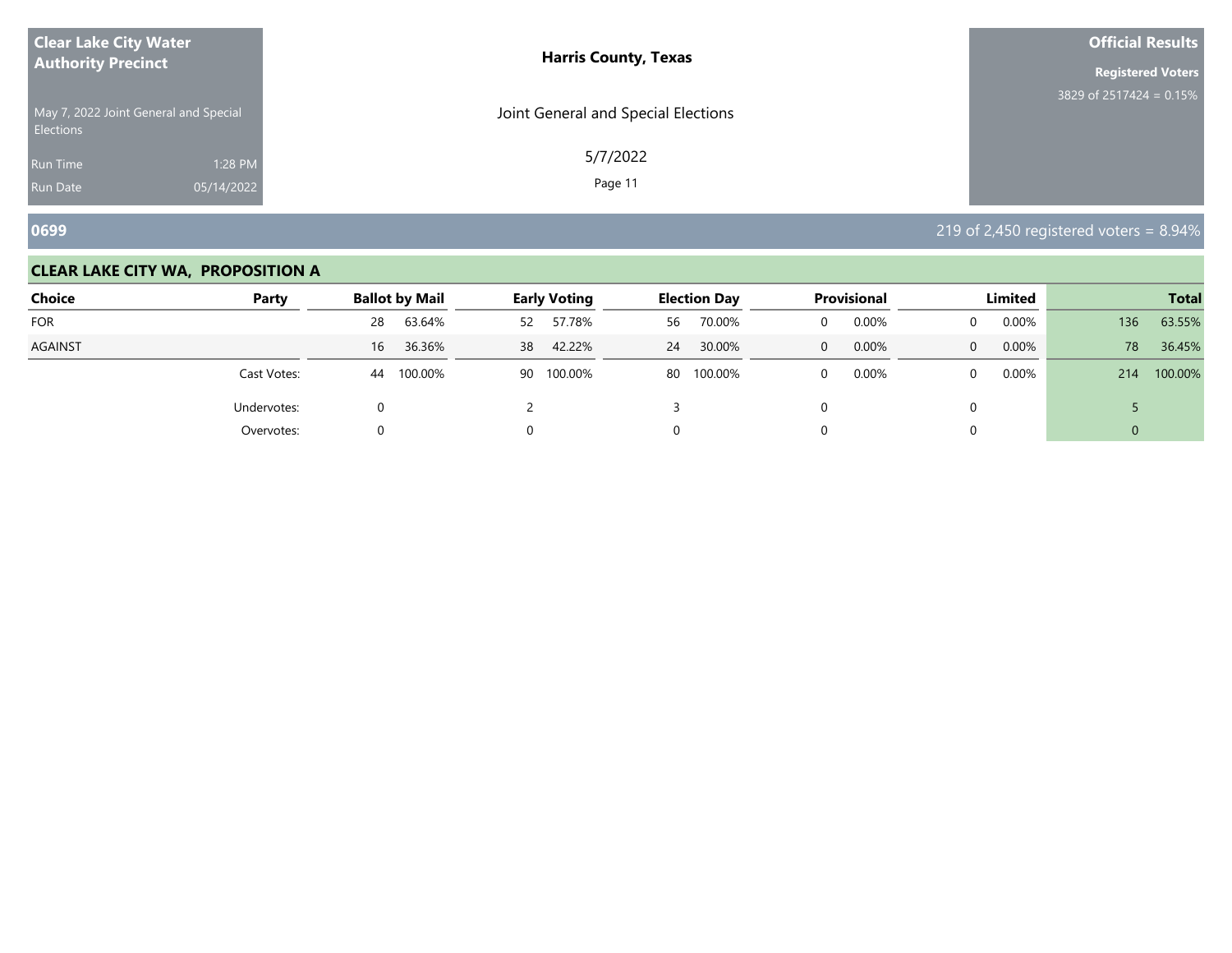| <b>Clear Lake City Water</b>                              |            | <b>Harris County, Texas</b>         | <b>Official Results</b>   |
|-----------------------------------------------------------|------------|-------------------------------------|---------------------------|
| <b>Authority Precinct</b>                                 |            |                                     | <b>Registered Voters</b>  |
| May 7, 2022 Joint General and Special<br><b>Elections</b> |            | Joint General and Special Elections | 3829 of 2517424 = $0.15%$ |
| <b>Run Time</b>                                           | 1:28 PM    | 5/7/2022                            |                           |
| <b>Run Date</b>                                           | 05/14/2022 | Page 12                             |                           |

**0703** 302 of 2,897 registered voters = 10.42%

| <b>Choice</b>  | Party       |    | <b>Ballot by Mail</b> | <b>Early Voting</b> |         |     | <b>Election Day</b> |          | <b>Provisional</b> |              | Limited  |     | <b>Total</b> |  |
|----------------|-------------|----|-----------------------|---------------------|---------|-----|---------------------|----------|--------------------|--------------|----------|-----|--------------|--|
| FOR            |             | 70 | 75.27%                | 56                  | 67.47%  | 69  | 57.98%              |          | 0.00%              | $\Omega$     | 0.00%    | 195 | 66.10%       |  |
| <b>AGAINST</b> |             | 23 | 24.73%                | 27                  | 32.53%  | 50  | 42.02%              | $\Omega$ | 0.00%              | $\mathbf{0}$ | 0.00%    | 100 | 33.90%       |  |
|                | Cast Votes: | 93 | 100.00%               | 83                  | 100.00% | 119 | 100.00%             |          | 0.00%              | $\Omega$     | $0.00\%$ | 295 | 100.00%      |  |
|                | Undervotes: |    |                       |                     |         |     |                     |          |                    |              |          | ь   |              |  |
|                | Overvotes:  |    |                       |                     |         |     |                     |          |                    |              |          |     |              |  |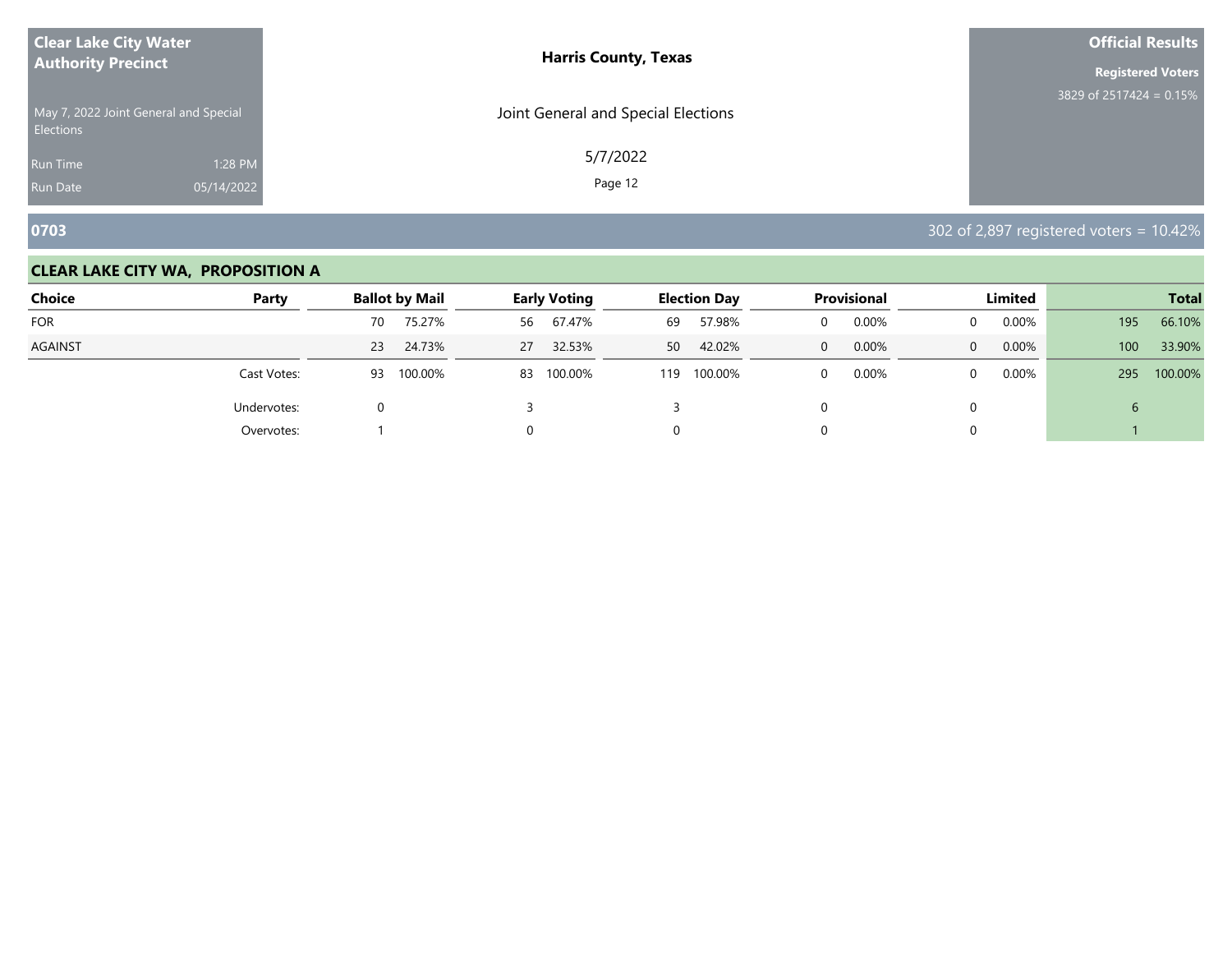| <b>Clear Lake City Water</b>                              | <b>Harris County, Texas</b>         | <b>Official Results</b>   |
|-----------------------------------------------------------|-------------------------------------|---------------------------|
| <b>Authority Precinct</b>                                 |                                     | <b>Registered Voters</b>  |
| May 7, 2022 Joint General and Special<br><b>Elections</b> | Joint General and Special Elections | 3829 of 2517424 = $0.15%$ |
| 1:28 PM<br>Run Time                                       | 5/7/2022                            |                           |
| 05/14/2022<br><b>Run Date</b>                             | Page 13                             |                           |

**0718** 210 of 3,748 registered voters = 5.60%

| <b>Choice</b>  | Party       | <b>Ballot by Mail</b>     |    | <b>Early Voting</b> |     | <b>Election Day</b> |   | <b>Provisional</b> |              | Limited  |               | <b>Total</b> |
|----------------|-------------|---------------------------|----|---------------------|-----|---------------------|---|--------------------|--------------|----------|---------------|--------------|
| <b>FOR</b>     |             | 62.50%<br>25              | 28 | 60.87%              | 80  | 67.80%              | 0 | 0.00%              | 0            | 0.00%    | 133           | 65.20%       |
| <b>AGAINST</b> |             | 37.50%<br>15 <sup>1</sup> | 18 | 39.13%              | 38  | 32.20%              | 0 | 0.00%              | $\mathbf{0}$ | 0.00%    | 71            | 34.80%       |
|                | Cast Votes: | 100.00%<br>40             |    | 46 100.00%          | 118 | 100.00%             | 0 | 0.00%              | $\Omega$     | $0.00\%$ | 204           | 100.00%      |
|                | Undervotes: |                           |    |                     |     |                     |   |                    | 0            |          | $\mathfrak b$ |              |
|                | Overvotes:  |                           |    |                     | 0   |                     |   |                    | $\Omega$     |          | $\Omega$      |              |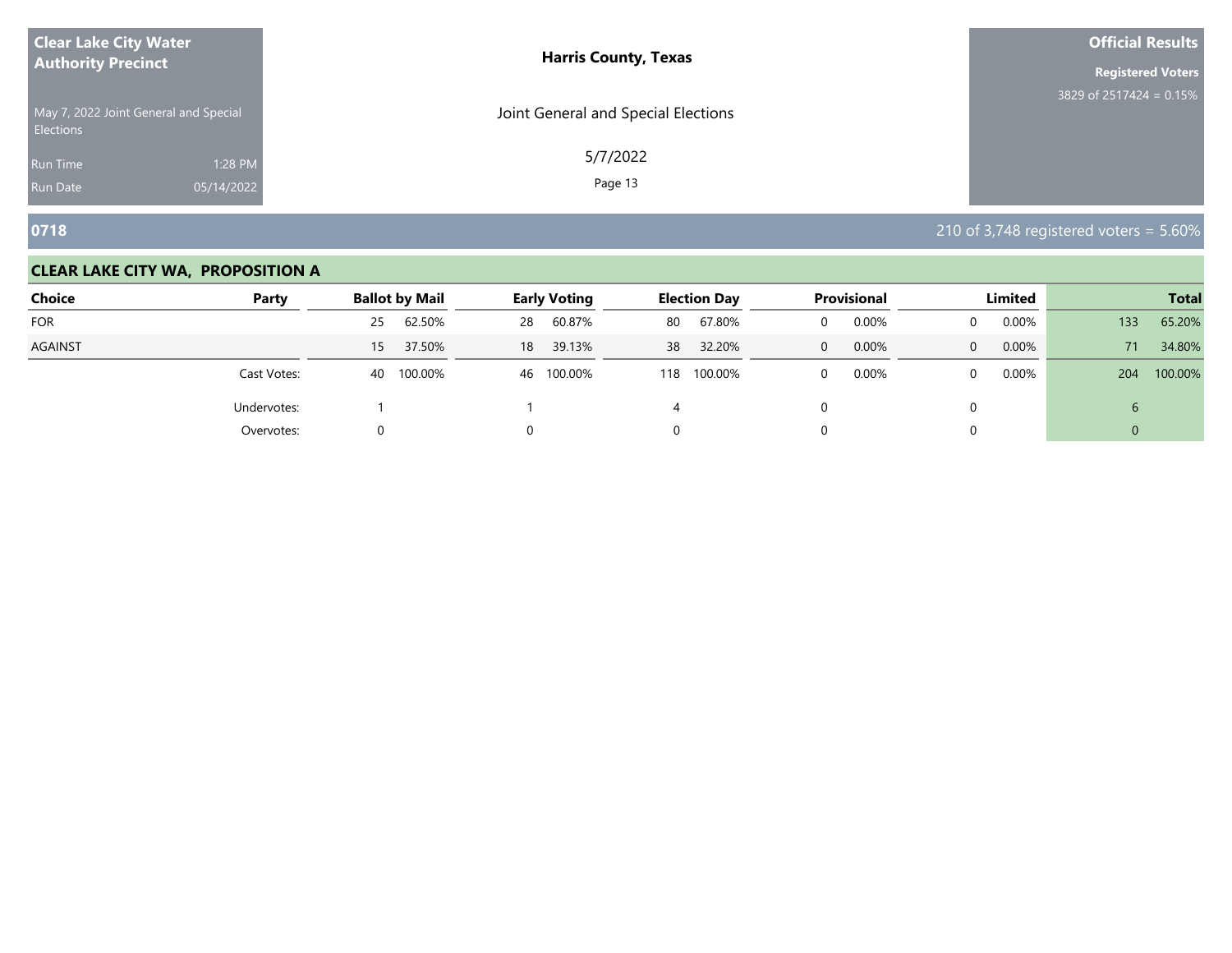| <b>Clear Lake City Water</b>                              |            | <b>Harris County, Texas</b>         | <b>Official Results</b>    |
|-----------------------------------------------------------|------------|-------------------------------------|----------------------------|
| <b>Authority Precinct</b>                                 |            |                                     | <b>Registered Voters</b>   |
| May 7, 2022 Joint General and Special<br><b>Elections</b> |            | Joint General and Special Elections | 3829 of 2517424 = $0.15\%$ |
| <b>Run Time</b>                                           | 1:28 PM    | 5/7/2022                            |                            |
| <b>Run Date</b>                                           | 05/14/2022 | Page 14                             |                            |

**0721** 284 of 2,971 registered voters = 9.56%

| <b>Choice</b>  | Party       |    | <b>Ballot by Mail</b> |     | <b>Early Voting</b> |    | <b>Election Day</b> |   | Provisional |              | Limited  |                | <b>Total</b> |
|----------------|-------------|----|-----------------------|-----|---------------------|----|---------------------|---|-------------|--------------|----------|----------------|--------------|
| <b>FOR</b>     |             | 61 | 75.31%                | 78  | 72.22%              | 48 | 53.33%              |   | 0.00%       |              | $0.00\%$ | 187            | 67.03%       |
| <b>AGAINST</b> |             | 20 | 24.69%                |     | 30 27.78%           | 42 | 46.67%              | 0 | 0.00%       | $\mathbf{0}$ | $0.00\%$ | 92             | 32.97%       |
|                | Cast Votes: | 81 | 100.00%               | 108 | 100.00%             |    | 90 100.00%          | 0 | 0.00%       |              | $0.00\%$ | 279            | 100.00%      |
|                | Undervotes: | 4  |                       |     |                     |    |                     |   |             |              |          |                |              |
|                | Overvotes:  |    |                       |     |                     |    |                     |   |             |              |          | $\overline{0}$ |              |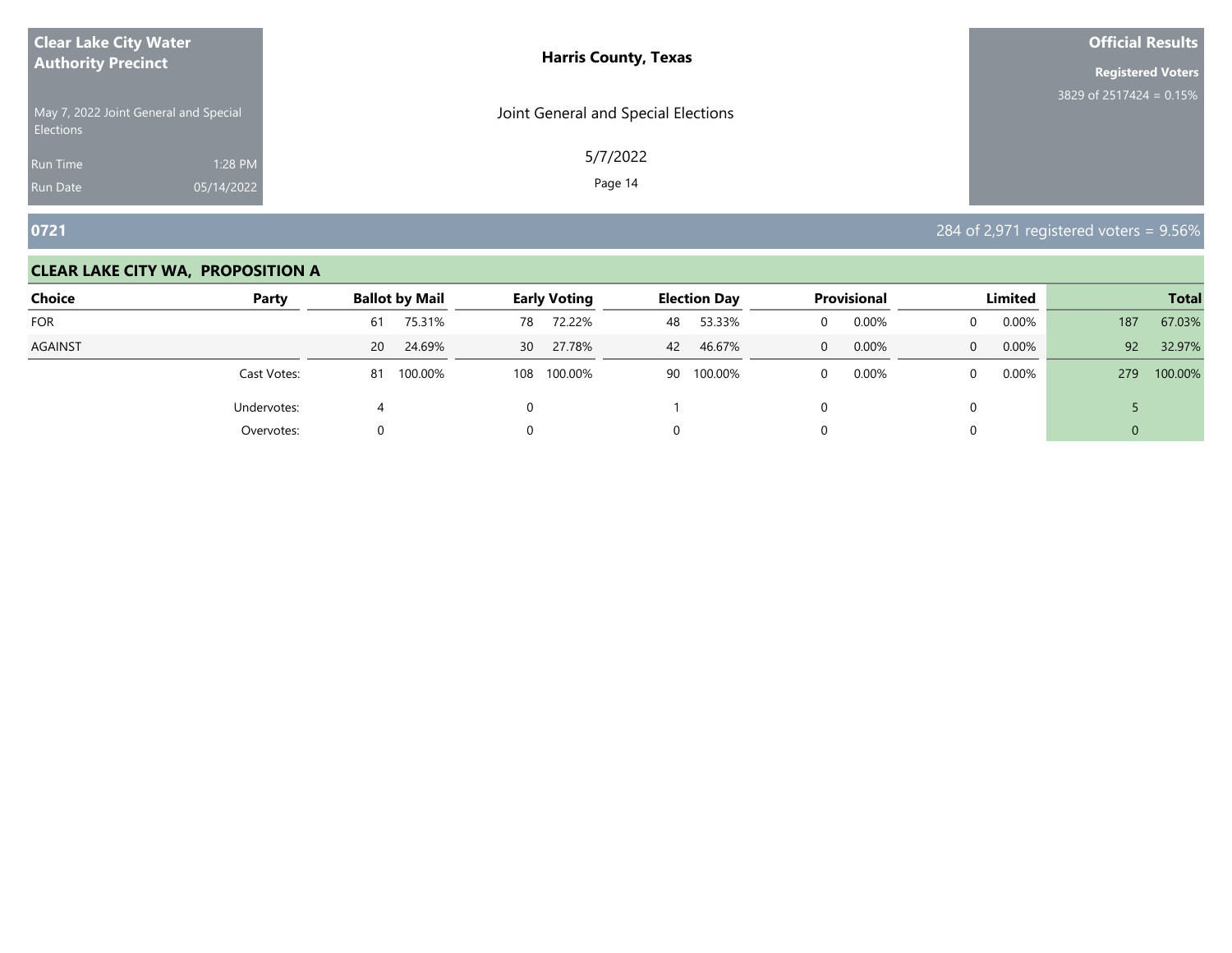| <b>Clear Lake City Water</b>                              |            | <b>Harris County, Texas</b>         | <b>Official Results</b>   |
|-----------------------------------------------------------|------------|-------------------------------------|---------------------------|
| <b>Authority Precinct</b>                                 |            |                                     | <b>Registered Voters</b>  |
| May 7, 2022 Joint General and Special<br><b>Elections</b> |            | Joint General and Special Elections | 3829 of 2517424 = $0.15%$ |
| Run Time                                                  | 1:28 PM    | 5/7/2022                            |                           |
| <b>Run Date</b>                                           | 05/14/2022 | Page 15                             |                           |

**0724** 72 of 1,178 registered voters = 6.11%

| Choice     | Party       | <b>Ballot by Mail</b> | <b>Early Voting</b> | <b>Election Day</b>         | Provisional       | Limited              | <b>Total</b>   |
|------------|-------------|-----------------------|---------------------|-----------------------------|-------------------|----------------------|----------------|
| <b>FOR</b> |             | 66.67%<br>8           | 68.57%<br>24        | 60.00%<br>$12 \overline{ }$ | 0.00%             | $0.00\%$             | 65.67%<br>44   |
| AGAINST    |             | 33.33%<br>4           | 31.43%<br>11        | 40.00%<br>8                 | 0.00%<br>$\Omega$ | $0.00\%$<br>$\Omega$ | 34.33%<br>23   |
|            | Cast Votes: | 100.00%<br>12         | 35 100.00%          | 20 100.00%                  | 0.00%<br>$\Omega$ | $0.00\%$             | 100.00%<br>67  |
|            | Undervotes: |                       |                     |                             |                   |                      |                |
|            | Overvotes:  | 0                     |                     |                             |                   |                      | $\overline{0}$ |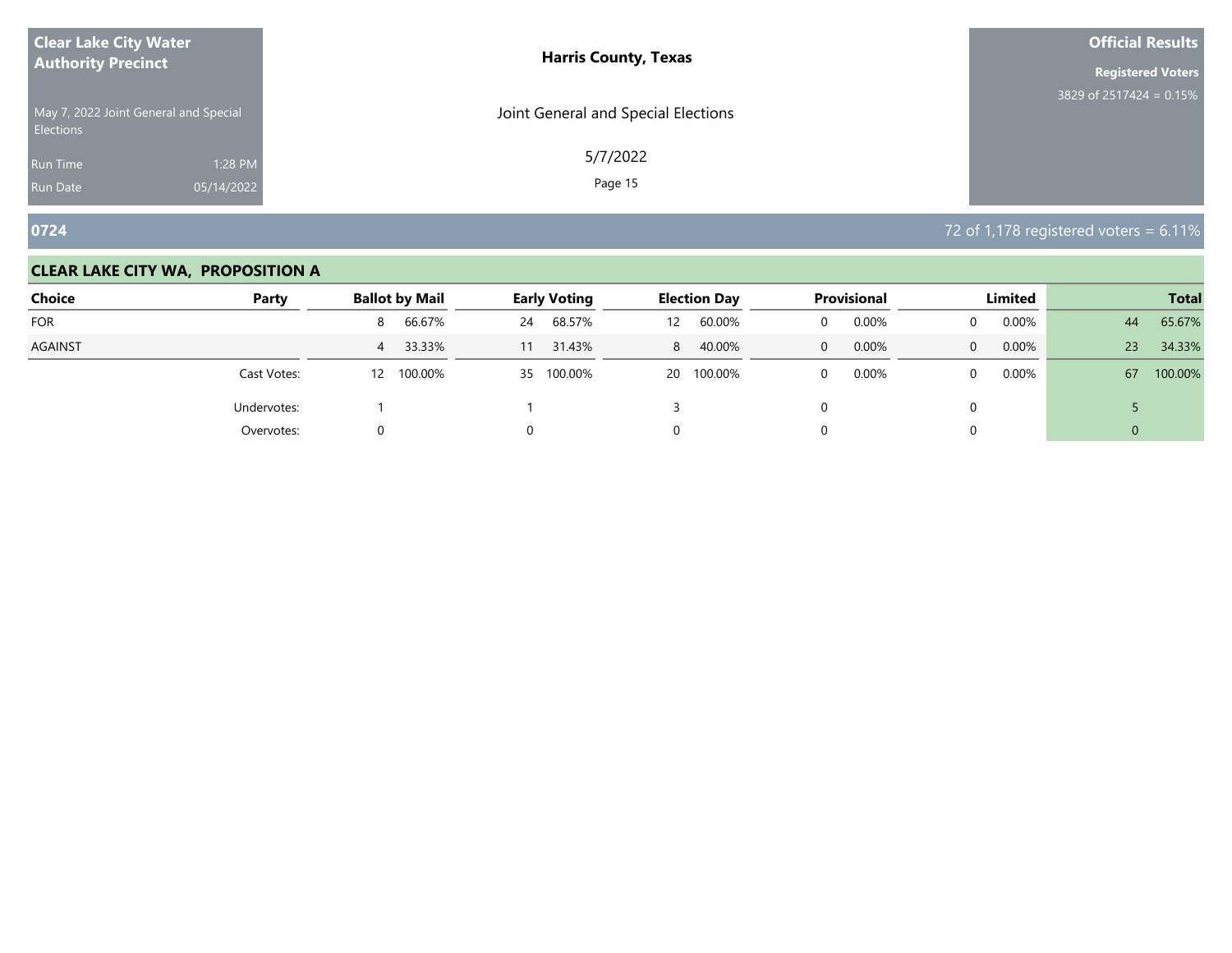| <b>Clear Lake City Water</b>                              | <b>Harris County, Texas</b>         | <b>Official Results</b>    |
|-----------------------------------------------------------|-------------------------------------|----------------------------|
| <b>Authority Precinct</b>                                 |                                     | <b>Registered Voters</b>   |
| May 7, 2022 Joint General and Special<br><b>Elections</b> | Joint General and Special Elections | 3829 of 2517424 = $0.15\%$ |
| 1:28 PM<br><b>Run Time</b>                                | 5/7/2022                            |                            |
| 05/14/2022<br><b>Run Date</b>                             | Page 16                             |                            |

**0728** 77 of 850 registered voters = 9.06%

| <b>Choice</b>  | Party       | <b>Ballot by Mail</b> | <b>Early Voting</b> | <b>Election Day</b> | Provisional       | <b>Limited</b>       | <b>Total</b>  |
|----------------|-------------|-----------------------|---------------------|---------------------|-------------------|----------------------|---------------|
| <b>FOR</b>     |             | 65.00%<br>13          | 78.26%<br>18        | 58.82%<br>20        | 0.00%             | $0.00\%$<br>0        | 66.23%<br>51  |
| <b>AGAINST</b> |             | 35.00%                | 5 21.74%            | 41.18%<br>14        | 0.00%<br>$\Omega$ | 0.00%<br>$\Omega$    | 33.77%<br>26  |
|                | Cast Votes: | 100.00%<br>20         | 100.00%<br>23       | 34 100.00%          | 0.00%             | $0.00\%$<br>$\Omega$ | 100.00%<br>77 |
|                | Undervotes: | U                     |                     |                     |                   |                      | 0             |
|                | Overvotes:  |                       |                     |                     |                   |                      | U             |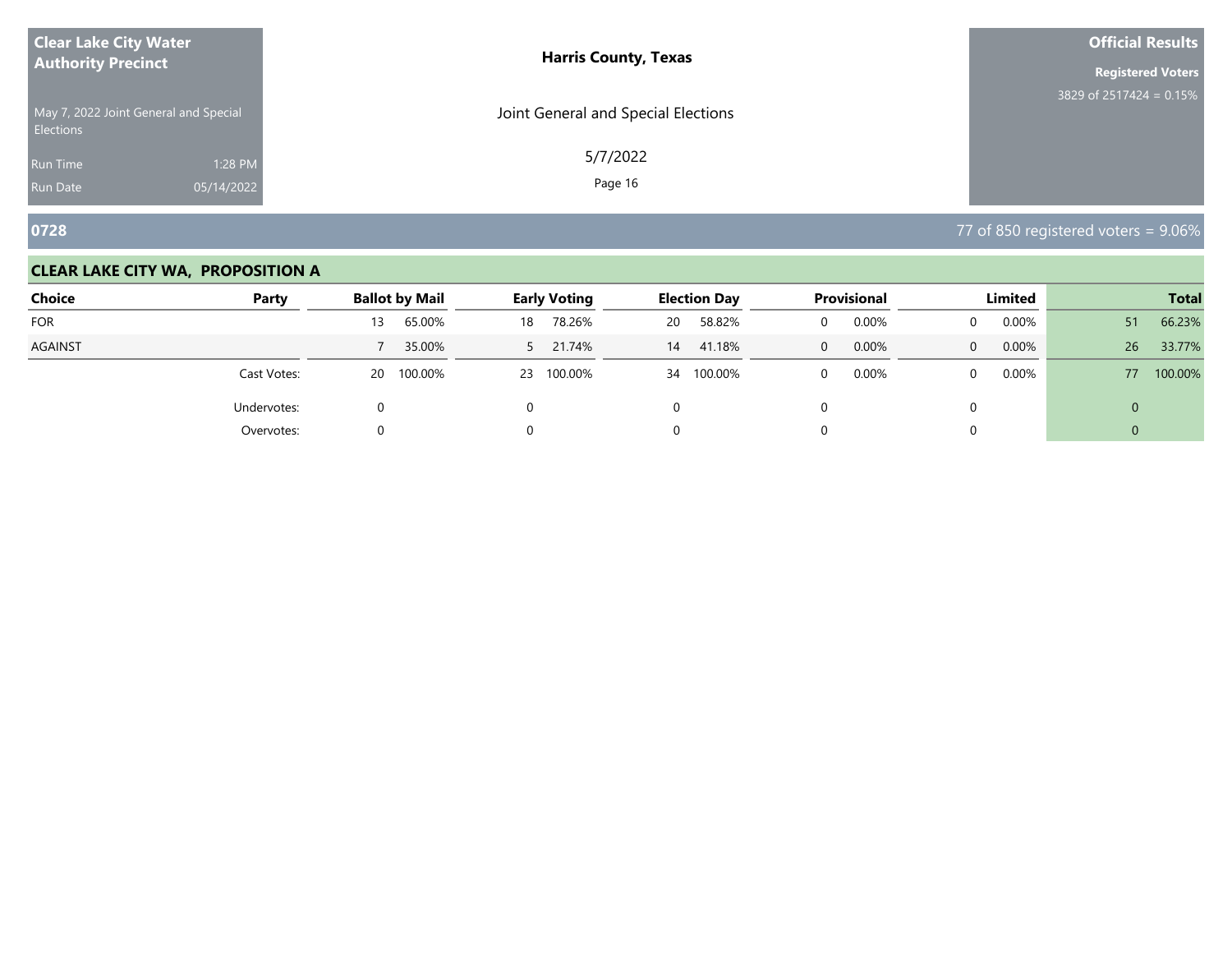| <b>Clear Lake City Water</b>                              |            | <b>Harris County, Texas</b>         | <b>Official Results</b>    |
|-----------------------------------------------------------|------------|-------------------------------------|----------------------------|
| <b>Authority Precinct</b>                                 |            |                                     | <b>Registered Voters</b>   |
| May 7, 2022 Joint General and Special<br><b>Elections</b> |            | Joint General and Special Elections | 3829 of 2517424 = $0.15\%$ |
| <b>Run Time</b>                                           | 1:28 PM    | 5/7/2022                            |                            |
| <b>Run Date</b>                                           | 05/14/2022 | Page 17                             |                            |

**0732** 137 of 2,077 registered voters = 6.60%

| <b>Choice</b>  | Party       | <b>Ballot by Mail</b> | <b>Early Voting</b> | <b>Election Day</b> | Provisional       | Limited               | <b>Total</b>   |
|----------------|-------------|-----------------------|---------------------|---------------------|-------------------|-----------------------|----------------|
| <b>FOR</b>     |             | 63.83%<br>30          | 56.76%<br>21        | 59.57%<br>28        | 0.00%             | 0.00%<br>$\Omega$     | 60.31%<br>79   |
| <b>AGAINST</b> |             | 36.17%<br>17          | 16 43.24%           | 40.43%<br>19        | 0.00%<br>$\Omega$ | 0.00%<br>$\mathbf{0}$ | 52<br>39.69%   |
|                | Cast Votes: | 100.00%<br>47         | 37 100.00%          | 100.00%<br>47       | 0.00%             | 0.00%<br>$\Omega$     | 100.00%<br>131 |
|                | Undervotes: |                       | 4                   |                     |                   |                       | b              |
|                | Overvotes:  | 0                     |                     |                     |                   |                       | 0              |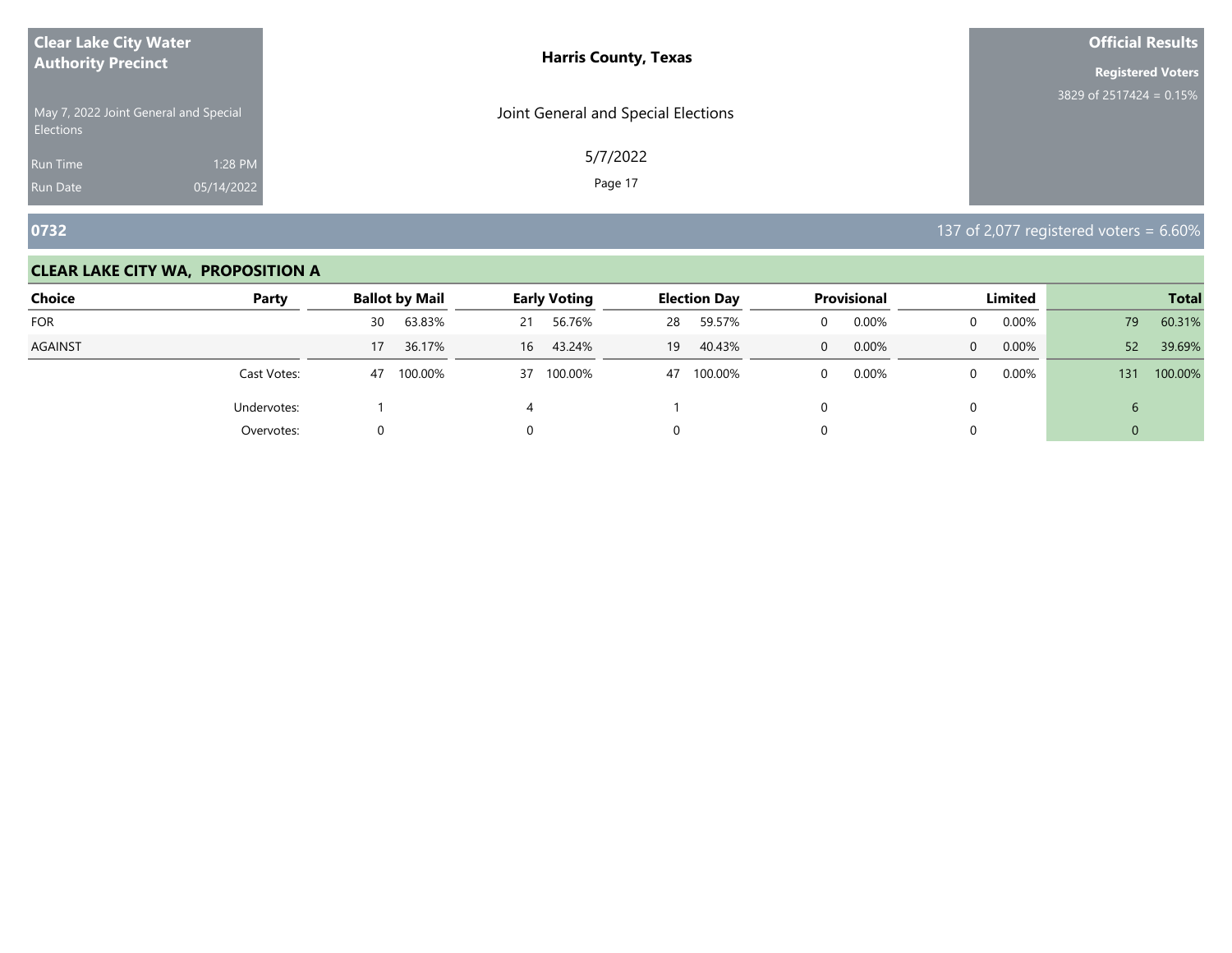| <b>Clear Lake City Water</b>                              | <b>Harris County, Texas</b>         | <b>Official Results</b>    |
|-----------------------------------------------------------|-------------------------------------|----------------------------|
| <b>Authority Precinct</b>                                 |                                     | <b>Registered Voters</b>   |
| May 7, 2022 Joint General and Special<br><b>Elections</b> | Joint General and Special Elections | 3829 of 2517424 = $0.15\%$ |
| 1:28 PM<br>Run Time                                       | 5/7/2022                            |                            |
| 05/14/2022<br><b>Run Date</b>                             | Page 18                             |                            |

**0744 186 of 2,134 registered voters = 8.72%** 

| <b>Choice</b> | Party       | <b>Ballot by Mail</b> | <b>Early Voting</b> | <b>Election Day</b> | <b>Provisional</b>      | <b>Limited</b>        | <b>Total</b>   |
|---------------|-------------|-----------------------|---------------------|---------------------|-------------------------|-----------------------|----------------|
| <b>FOR</b>    |             | 74.51%<br>38          | 64.38%<br>47        | 60.00%<br>36        | 0.00%<br>0              | 0.00%<br>0            | 65.76%<br>121  |
| AGAINST       |             | 25.49%<br>13          | 26 35.62%           | 40.00%<br>24        | 0.00%<br>$\overline{0}$ | 0.00%<br>$\mathbf{0}$ | 34.24%<br>63   |
|               | Cast Votes: | 100.00%<br>51         | 73 100.00%          | 100.00%<br>60       | 0.00%<br>0              | 0.00%<br>0            | 100.00%<br>184 |
|               | Undervotes: | 0                     |                     | 0                   |                         | 0                     |                |
|               | Overvotes:  | 0                     | 0                   | U.                  |                         |                       | 0              |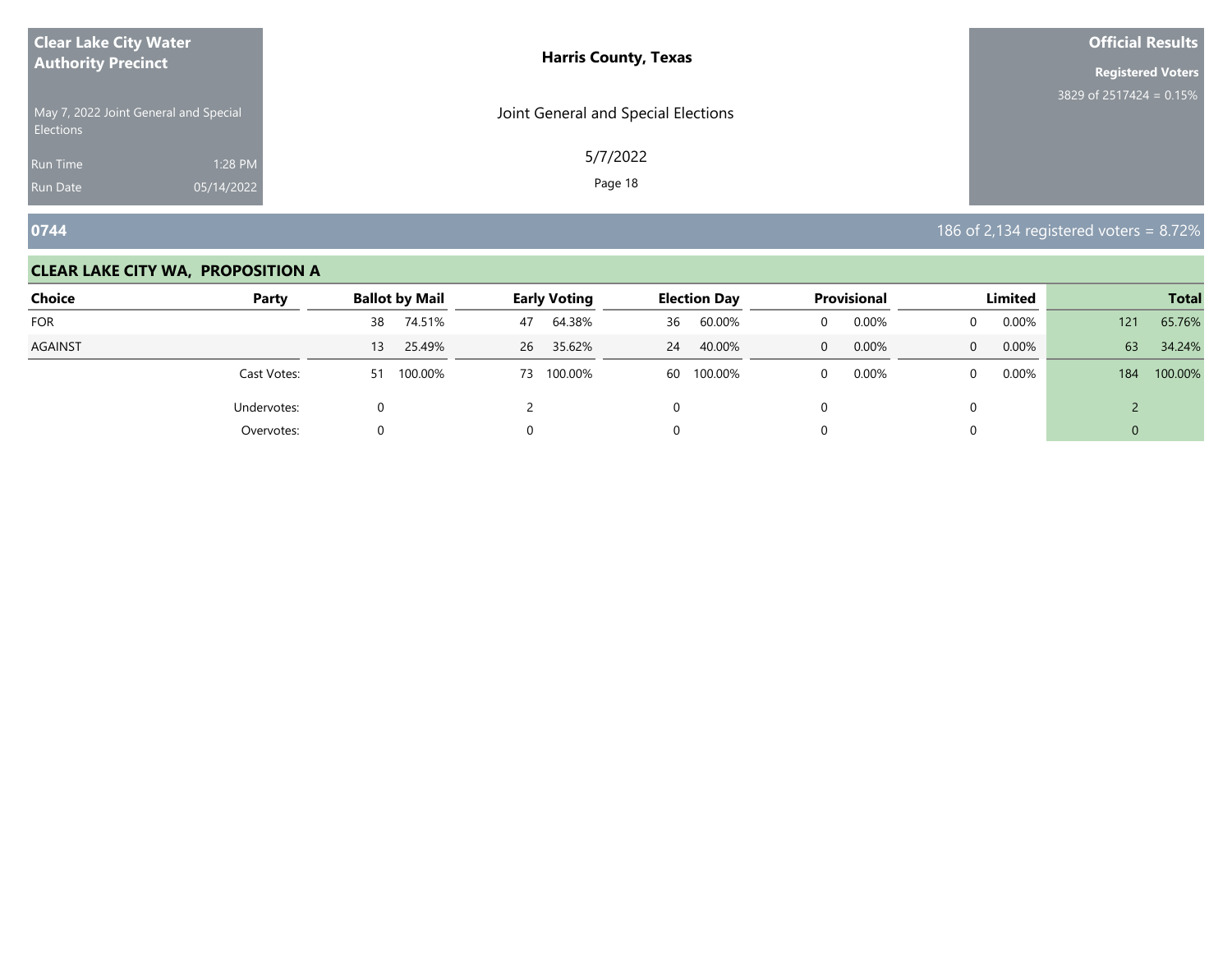| <b>Clear Lake City Water</b><br><b>Authority Precinct</b> |            | <b>Harris County, Texas</b>         | <b>Official Results</b>    |
|-----------------------------------------------------------|------------|-------------------------------------|----------------------------|
|                                                           |            |                                     | <b>Registered Voters</b>   |
| May 7, 2022 Joint General and Special<br><b>Elections</b> |            | Joint General and Special Elections | 3829 of 2517424 = $0.15\%$ |
| Run Time                                                  | 1:28 PM    | 5/7/2022                            |                            |
| <b>Run Date</b>                                           | 05/14/2022 | Page 19                             |                            |

**0745** 238 of 2,665 registered voters = 8.93%

| <b>Choice</b>  | Party       | <b>Ballot by Mail</b>     | <b>Early Voting</b> |    | <b>Election Day</b> |          | <b>Provisional</b> |              | Limited  |     | <b>Total</b> |
|----------------|-------------|---------------------------|---------------------|----|---------------------|----------|--------------------|--------------|----------|-----|--------------|
| <b>FOR</b>     |             | 86.30%<br>63              | 78.65%<br>70        | 39 | 58.21%              |          | 0.00%              | $\Omega$     | 0.00%    | 172 | 75.11%       |
| <b>AGAINST</b> |             | 13.70%<br>10 <sup>°</sup> | 21.35%<br>19        | 28 | 41.79%              | $\Omega$ | 0.00%              | $\mathbf{0}$ | 0.00%    | 57  | 24.89%       |
|                | Cast Votes: | 100.00%<br>73             | 89 100.00%          | 67 | 100.00%             |          | 0.00%              | $\Omega$     | $0.00\%$ | 229 | 100.00%      |
|                | Undervotes: |                           |                     | 4  |                     |          |                    |              |          |     |              |
|                | Overvotes:  |                           |                     |    |                     |          |                    |              |          | U   |              |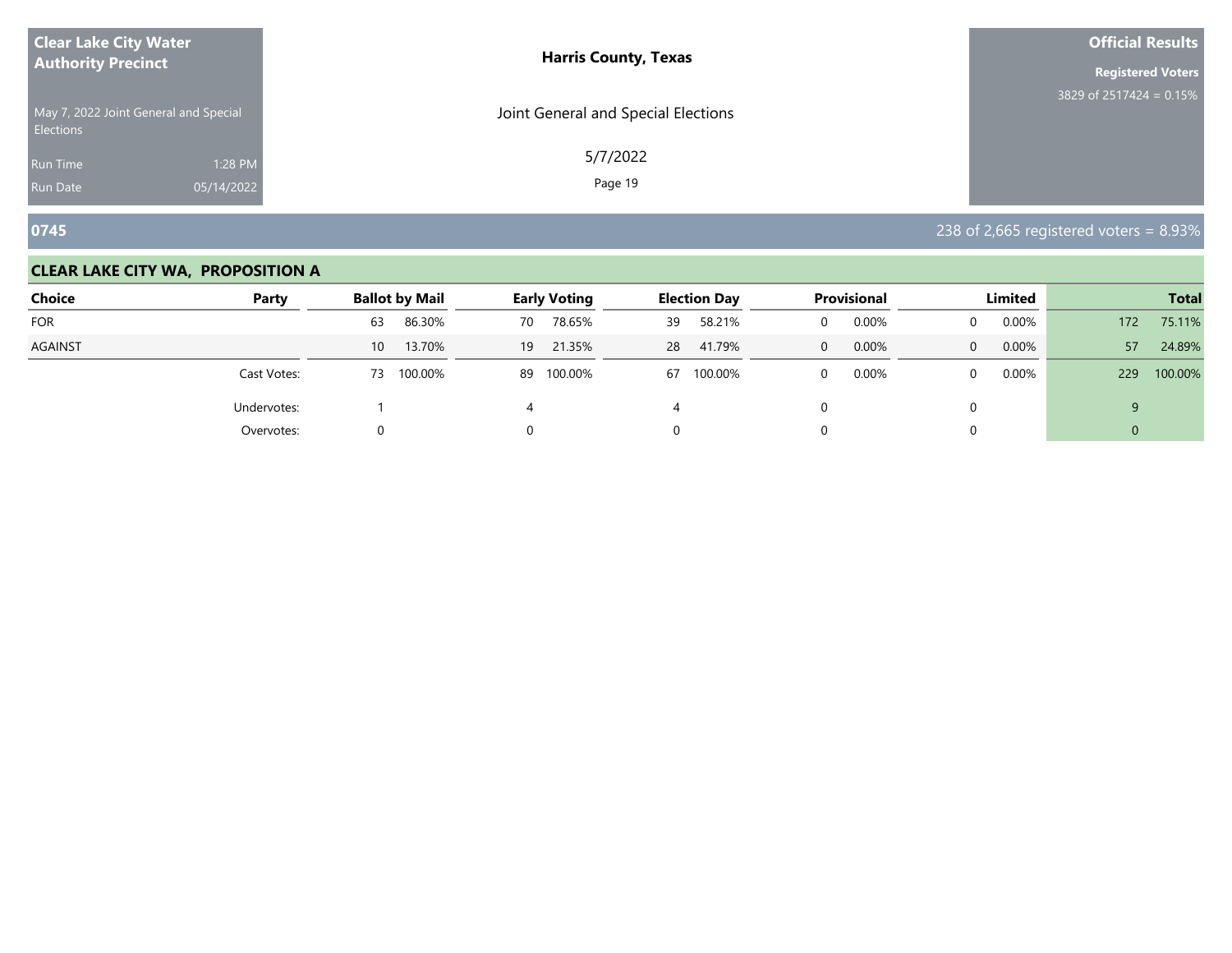| <b>Clear Lake City Water</b>                              | <b>Harris County, Texas</b>         | <b>Official Results</b>    |
|-----------------------------------------------------------|-------------------------------------|----------------------------|
| <b>Authority Precinct</b>                                 |                                     | <b>Registered Voters</b>   |
| May 7, 2022 Joint General and Special<br><b>Elections</b> | Joint General and Special Elections | 3829 of 2517424 = $0.15\%$ |
| 1:28 PM<br>Run Time                                       | 5/7/2022                            |                            |
| 05/14/2022<br><b>Run Date</b>                             | Page 20                             |                            |

**0746** 21 of 847 registered voters = 2.48%

| <b>Choice</b>  | Party       | <b>Ballot by Mail</b> | <b>Early Voting</b> | <b>Election Day</b>    | <b>Provisional</b>      | Limited               | <b>Total</b>  |
|----------------|-------------|-----------------------|---------------------|------------------------|-------------------------|-----------------------|---------------|
| <b>FOR</b>     |             | 77.78%                | 66.67%<br>6         | 33.33%                 | 0.00%<br>$\overline{0}$ | 0.00%                 | 66.67%<br>14  |
| <b>AGAINST</b> |             | 22.22%<br>$\sim$      | 33.33%<br>3         | 66.67%<br>$\mathsf{2}$ | 0.00%<br>$\overline{0}$ | 0.00%<br>$\mathbf{0}$ | 33.33%        |
|                | Cast Votes: | 100.00%<br>q          | 9 100.00%           | 3 100.00%              | 0.00%<br>$\Omega$       | 0.00%                 | 100.00%<br>21 |
|                | Undervotes: |                       | 0                   |                        |                         |                       | 0             |
|                | Overvotes:  | U                     |                     |                        |                         |                       |               |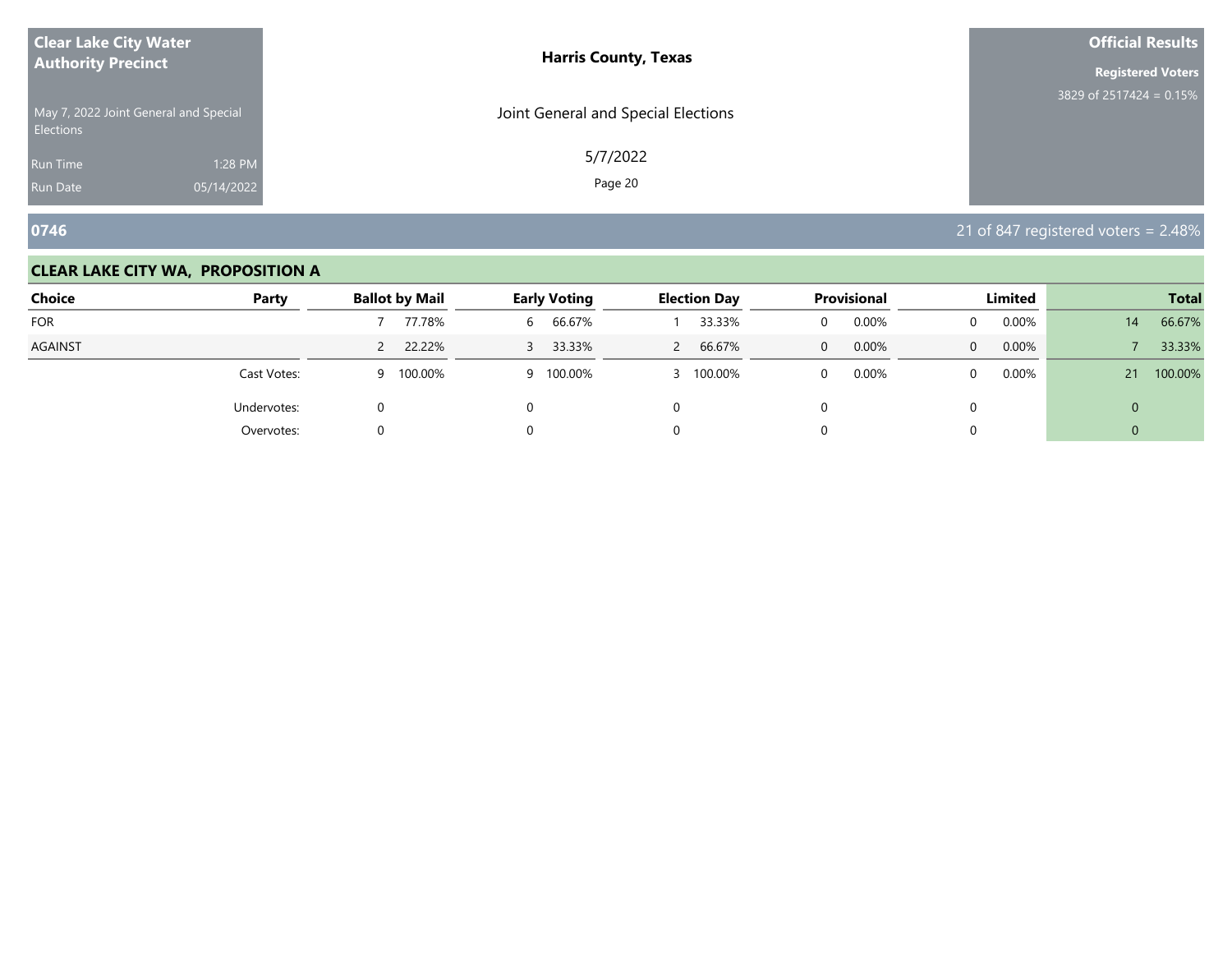| <b>Clear Lake City Water</b><br><b>Authority Precinct</b> |            | <b>Harris County, Texas</b>         | <b>Official Results</b>   |
|-----------------------------------------------------------|------------|-------------------------------------|---------------------------|
|                                                           |            |                                     | <b>Registered Voters</b>  |
| May 7, 2022 Joint General and Special<br><b>Elections</b> |            | Joint General and Special Elections | 3829 of 2517424 = $0.15%$ |
| Run Time                                                  | 1:28 PM    | 5/7/2022                            |                           |
| <b>Run Date</b>                                           | 05/14/2022 | Page 21                             |                           |

**0748** 39 of 1,985 registered voters = 1.96%

| <b>Choice</b>  | Party       | <b>Ballot by Mail</b> | <b>Early Voting</b> | <b>Election Day</b> | <b>Provisional</b>    | Limited               | <b>Total</b>  |
|----------------|-------------|-----------------------|---------------------|---------------------|-----------------------|-----------------------|---------------|
| <b>FOR</b>     |             | 33.33%                | 59.09%<br>13        | 62.50%              | 0.00%                 | 0.00%<br>0            | 53.85%<br>21  |
| <b>AGAINST</b> |             | 66.67%<br>6           | 40.91%<br>9         | 37.50%<br>3         | 0.00%<br>$\mathbf{0}$ | 0.00%<br>$\mathbf{0}$ | 46.15%<br>18  |
|                | Cast Votes: | 100.00%<br>9          | 22 100.00%          | 100.00%<br>8        | 0.00%                 | 0.00%<br>0            | 100.00%<br>39 |
|                | Undervotes: | 0                     | 0                   | 0                   |                       | 0                     | 0             |
|                | Overvotes:  | 0                     | 0                   | 0                   |                       |                       | U             |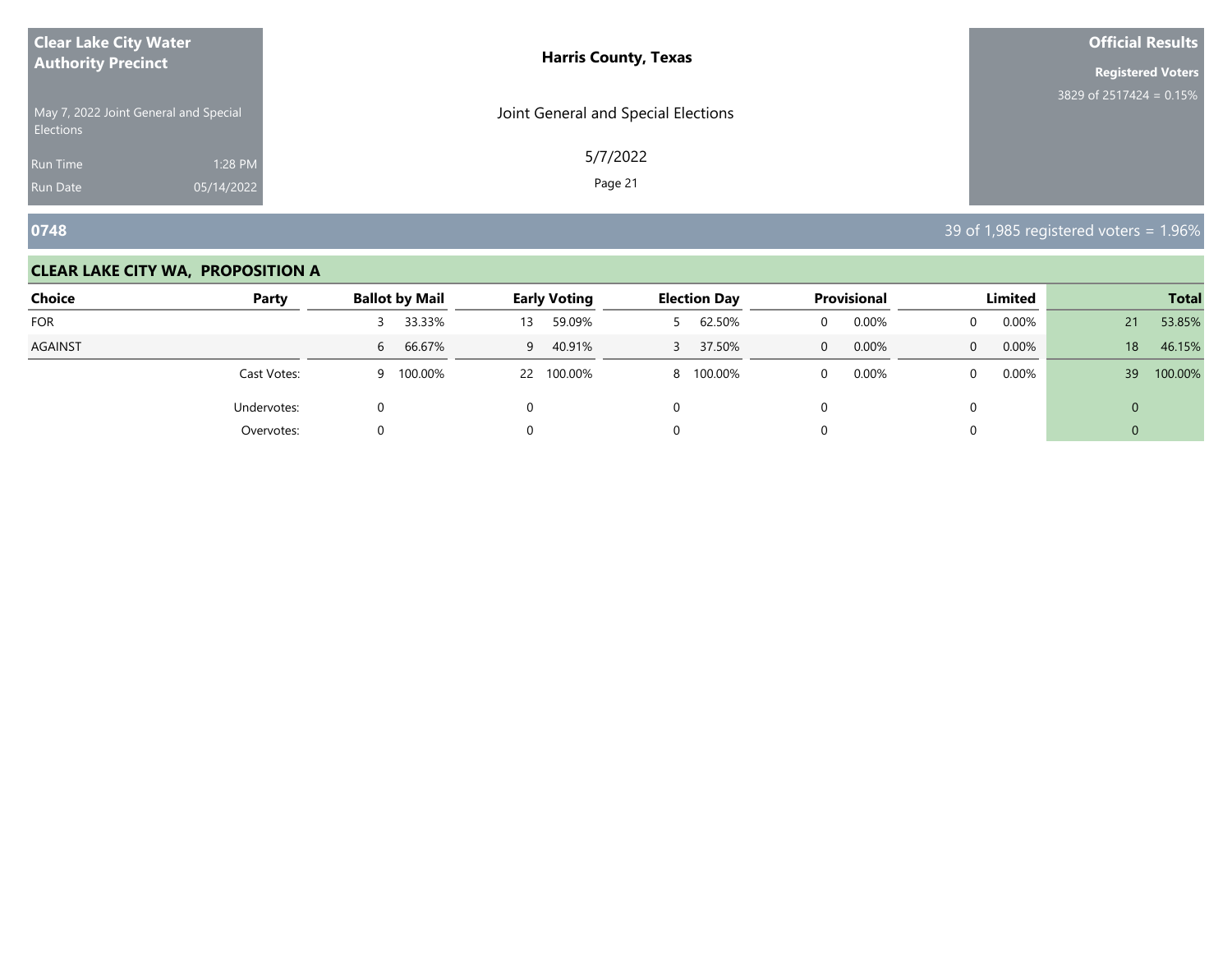| <b>Clear Lake City Water</b>                              | <b>Harris County, Texas</b>         | <b>Official Results</b>   |
|-----------------------------------------------------------|-------------------------------------|---------------------------|
| <b>Authority Precinct</b>                                 |                                     | <b>Registered Voters</b>  |
| May 7, 2022 Joint General and Special<br><b>Elections</b> | Joint General and Special Elections | 3829 of 2517424 = $0.15%$ |
| 1:28 PM<br><b>Run Time</b>                                | 5/7/2022                            |                           |
| 05/14/2022<br><b>Run Date</b>                             | Page 22                             |                           |

**0941** 14 of 1,098 registered voters = 1.28%

| <b>Choice</b>  | Party       | <b>Ballot by Mail</b> | <b>Early Voting</b> | <b>Election Day</b>     | <b>Provisional</b> | Limited               | <b>Total</b>               |
|----------------|-------------|-----------------------|---------------------|-------------------------|--------------------|-----------------------|----------------------------|
| <b>FOR</b>     |             | 100.00%               | 50.00%              | 100.00%<br>5.           | 0.00%              | 0.00%<br>$\Omega$     | 83.33%<br>10 <sup>°</sup>  |
| <b>AGAINST</b> |             | 0.00%<br>$\mathbf{0}$ | 50.00%              | 0.00%<br>$\overline{0}$ | 0.00%<br>$\Omega$  | 0.00%<br>$\mathbf{0}$ | 16.67%                     |
|                | Cast Votes: | 100.00%               | 4 100.00%           | 100.00%                 | 0.00%              | $0.00\%$<br>$\Omega$  | 100.00%<br>12 <sup>2</sup> |
|                | Undervotes: |                       |                     |                         |                    |                       |                            |
|                | Overvotes:  |                       |                     |                         |                    |                       | U                          |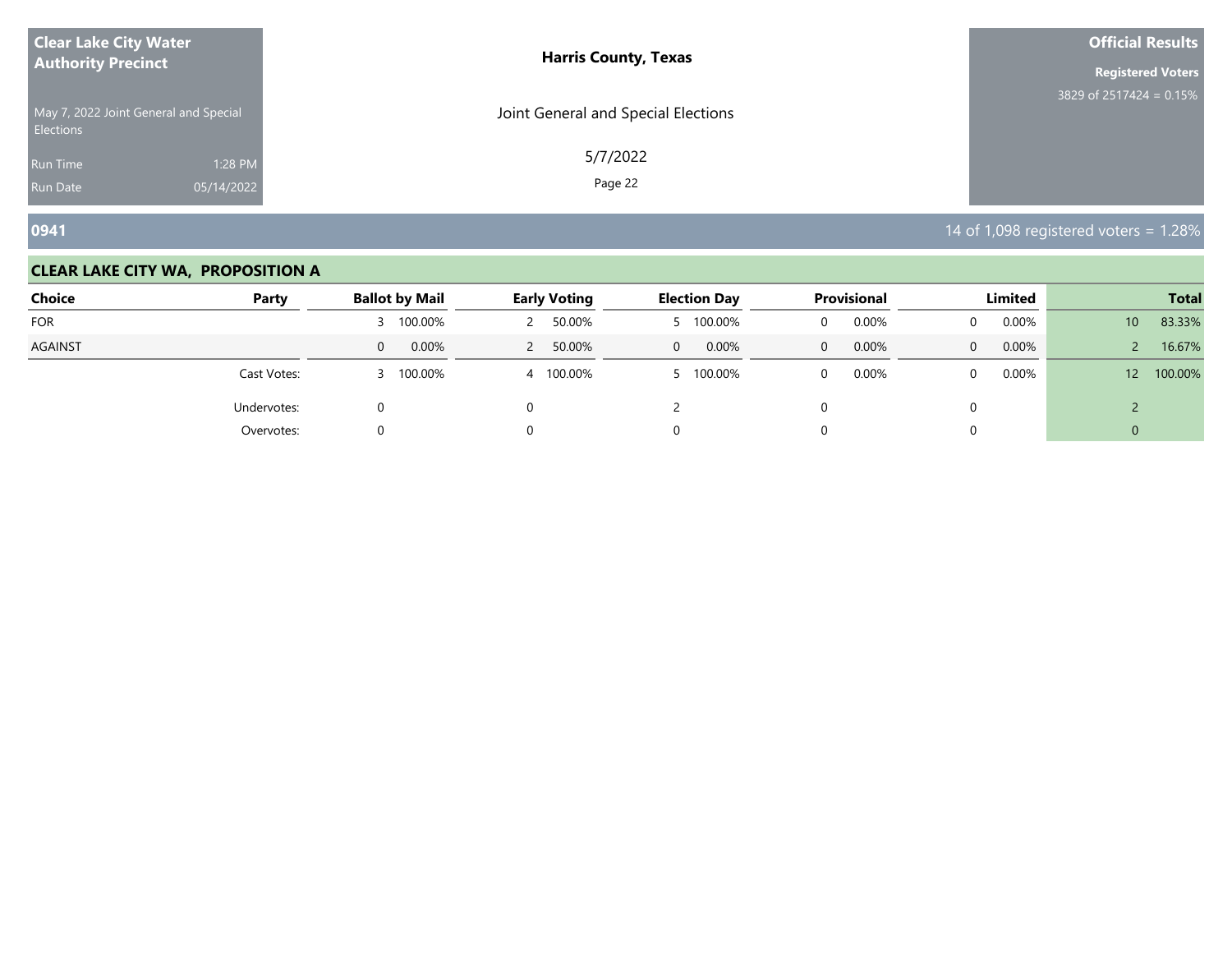| <b>Clear Lake City Water</b><br><b>Authority Precinct</b> |            | <b>Harris County, Texas</b>         | <b>Official Results</b>    |
|-----------------------------------------------------------|------------|-------------------------------------|----------------------------|
|                                                           |            |                                     | <b>Registered Voters</b>   |
| May 7, 2022 Joint General and Special<br><b>Elections</b> |            | Joint General and Special Elections | 3829 of 2517424 = $0.15\%$ |
| Run Time                                                  | 1:28 PM    | 5/7/2022                            |                            |
| <b>Run Date</b>                                           | 05/14/2022 | Page 23                             |                            |

**1062** 41 of 2,468 registered voters = 1.66%

| <b>Choice</b> | Party       | <b>Ballot by Mail</b> | <b>Early Voting</b> | <b>Election Day</b>      | <b>Provisional</b>    | Limited               | <b>Total</b>  |
|---------------|-------------|-----------------------|---------------------|--------------------------|-----------------------|-----------------------|---------------|
| <b>FOR</b>    |             | 35.71%                | 62.50%<br>10        | 63.64%                   | 0.00%                 | 0.00%<br>0            | 53.66%<br>22  |
| AGAINST       |             | 64.29%<br>9           | 6 37.50%            | 36.36%<br>$\overline{4}$ | 0.00%<br>$\mathbf{0}$ | 0.00%<br>$\mathbf{0}$ | 46.34%<br>19  |
|               | Cast Votes: | 100.00%<br>14         | 16 100.00%          | 100.00%<br>11            | 0.00%                 | 0.00%<br>0            | 100.00%<br>41 |
|               | Undervotes: | 0                     | 0                   | 0                        |                       | 0                     | 0             |
|               | Overvotes:  | 0                     | 0                   | U.                       |                       |                       | 0             |